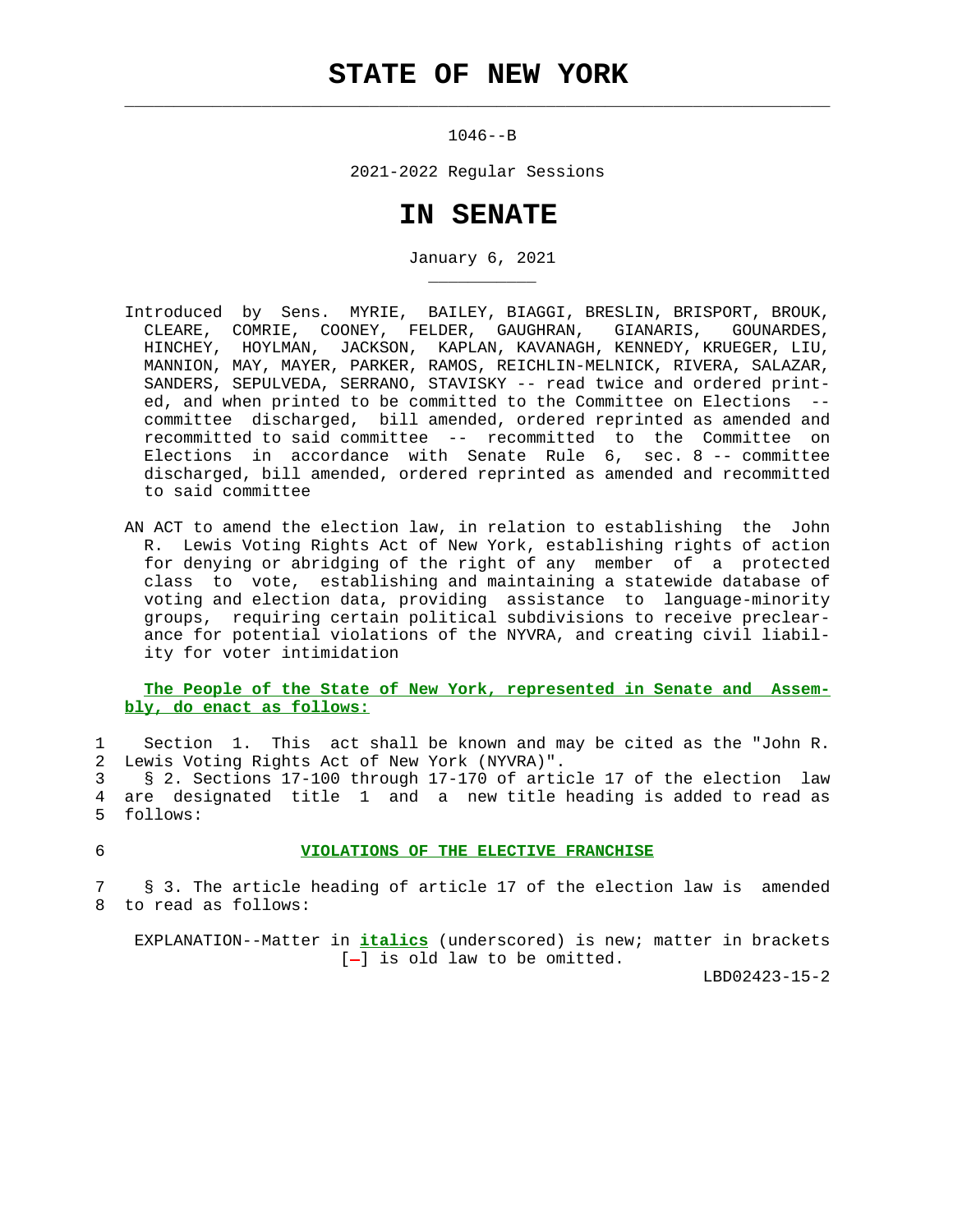### 1 [**VIOLATIONS OF**] **PROTECTING** THE ELECTIVE FRANCHISE 2 § 4. Article 17 of the election law is amended by adding a new title 2 3 to read as follows: **TITLE 2 JOHN R. LEWIS VOTING RIGHTS ACT OF NEW YORK Section 17-200. Legislative purpose and statement of public policy. 17-202. Interpretation of laws related to elective franchise. 17-204. Definitions. 17-206. Rights of action. 17-208. Assistance for language-minority groups. 17-210. Preclearance commission. 17-212. Preclearance. 17-214. Right of action against voter intimidation, deception or obstruction. 17-216. Authority to issue subpoenas. 17-218. Expedited judicial proceedings and preliminary relief. 17-220. Attorneys' fees. 17-222. Applicability. 17-224. Severability. § 17-200. Legislative purpose and statement of public policy. In recognition of the protections for the right to vote provided by the constitution of the state of New York, which substantially exceed the protections for the right to vote provided by the constitution of the United States, and in conjunction with the constitutional guarantees of equal protection, freedom of expression, and freedom of association under the law and against the denial or abridgement of the voting rights of members of a race, color, or language-minority group, it is the public policy of the state of New York to: 1. Encourage participation in the elective franchise by all eligible voters to the maximum extent; and 2. Ensure that eligible voters who are members of racial, color, and language-minority groups shall have an equal opportunity to participate in the political processes of the state of New York, and especially to exercise the elective franchise. § 17-202. Interpretation of laws related to elective franchise. In further recognition of the protections for the right to vote provided by the constitution of the state of New York, statutes, rules and regu- lations, and local laws or ordinances related to the elective franchise shall be construed liberally in favor of (a) protecting the right to cast an effective ballot; (b) ensuring that eligible voters are not impaired in registering to vote or voting including having their votes counted, and (c) ensuring equitable access with regard to race, color, and language-minority groups to opportunities to register to vote and to vote. The authority to prescribe or maintain voting or elections poli- cies and practices cannot be so exercised as to unnecessarily deny or abridge the right to vote. Policies and practices that burden the right to vote must be narrowly tailored to promote a compelling policy justi- fication that must be supported by substantial evidence. § 17-204. Definitions. For the purposes of this title: 1. "At-large" method of election means a method of electing members to the governing body of a political subdivision: (a) in which all of the voters of the entire political subdivision elect each of the members to the governing body; (b) in which the candidates are required to reside within given areas of the political subdivision and all of the voters of**

**the entire political subdivision elect each of the members to the**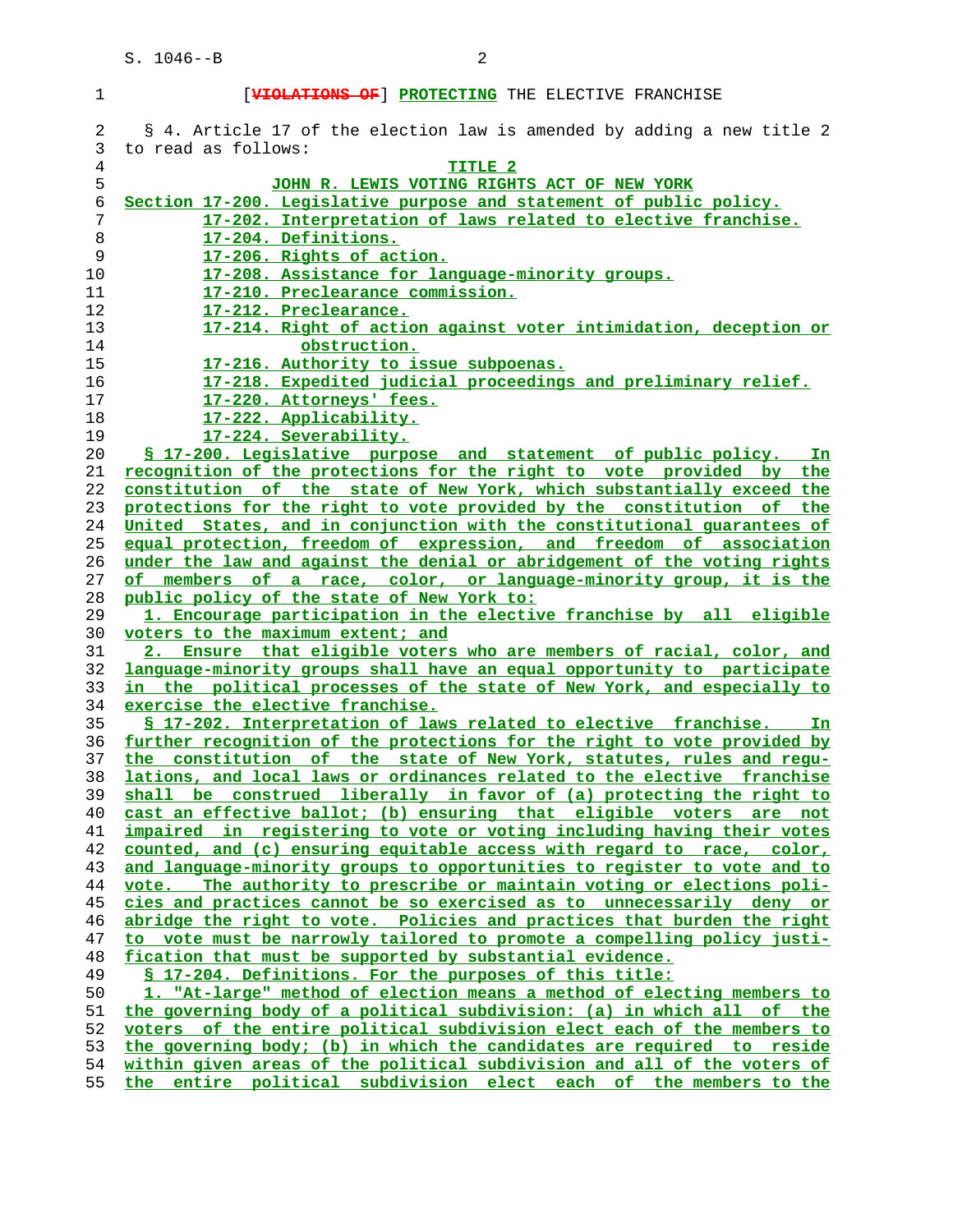| 1        | governing body; or (c) that combines at-large elections with district-                                                                             |
|----------|----------------------------------------------------------------------------------------------------------------------------------------------------|
| 2        | based elections, unless the only member of the governing body of a poli-                                                                           |
| 3        | tical subdivision elected at-large holds exclusively executive responsi-                                                                           |
| 4        | bilities. At-large method of election does not include ranked-choice                                                                               |
| 5        | voting, cumulative voting, and limited voting.                                                                                                     |
| 6        | 2. "District-based" method of election means a method of electing                                                                                  |
| 7        | members to the governing body of a political subdivision using a                                                                                   |
| 8        | districting or redistricting plan in which each member of the governing                                                                            |
| 9        | body resides within a district or ward that is a divisible part of the                                                                             |
| 10       | political subdivision and is elected only by voters residing within that                                                                           |
| 11       | district or ward, except for a member of the governing body that holds                                                                             |
| 12       | exclusively executive responsibilities.                                                                                                            |
| 13       | 3. "Alternative" method of election means a method of electing members                                                                             |
| 14       | to the governing body of a political subdivision using a method other                                                                              |
| 15       | than at-large or district-based, including, but not limited to, ranked-                                                                            |
| 16       | choice voting, cumulative voting, and limited voting.                                                                                              |
| 17       | 4. "Political subdivision" means a geographic area of representation                                                                               |
| 18       | created for the provision of government services, including, but not                                                                               |
| 19       | limited to, a county, city, town, village, school district, or any other                                                                           |
| 20       | district organized pursuant to state or local law.                                                                                                 |
| 21       | 5. "Protected class" means a class of eligible voters who are members                                                                              |
| 22       | of a race, color, or language-minority group, as referenced and defined                                                                            |
| 23       | in the federal voting rights act.                                                                                                                  |
| 24       | 6. "Racially polarized voting" means voting in which there is a                                                                                    |
| 25       | difference in the candidate or electoral choice preferred by members in                                                                            |
| 26       | a protected class, and the candidate or electoral choice preferred by                                                                              |
| 27       | the rest of the electorate. The methodologies for estimating group                                                                                 |
|          |                                                                                                                                                    |
| 28       | voting behavior as approved in applicable federal cases to enforce the                                                                             |
| 29<br>30 | federal voting rights act to establish racially polarized voting may be<br>used for purposes of this subdivision to prove that elections are char- |
| 31       | acterized by racially polarized voting, but those methodologies shall                                                                              |
| 32       | not be the exclusive means of proving racially polarized voting.                                                                                   |
| 33       | 7. "Federal voting rights act" means the federal Voting Rights Act of                                                                              |
| 34       | 1965, 52 U.S.C. § 10301 et seq.                                                                                                                    |
| 35       | 8. The "civil rights bureau" means the civil rights bureau of the                                                                                  |
| 36       | <u>office of the attorney general.</u>                                                                                                             |
| 37       | 9. "Government enforcement action" means a denial of administrative or                                                                             |
| 38       | judicial preclearance by the state or federal government, pending liti-                                                                            |
| 39       | gation filed by a federal or state entity, a final judgment or adjudi-                                                                             |
| 40       | cation, a consent decree, or similar formal action.                                                                                                |
| 41       | 10. "Preclearance commission" means the commission formed by this                                                                                  |
| 42       | title to make determinations as to preclearance, informed by the recom-                                                                            |
| 43       | mendations of the civil rights bureau.                                                                                                             |
| 44       | 11. "Deceptive or fraudulent device, contrivance, or communication"                                                                                |
| 45       | means one that contains false information pertaining to: (a) the time,                                                                             |
| 46       | place, and manner of any election; (b) the qualifications or                                                                                       |
| 47       | restrictions on voter eligibility for such election; or (c) a statement                                                                            |
| 48       | of endorsement by any specifically named person, political party, or                                                                               |
| 49       | organization.                                                                                                                                      |
| 50       | \$ 17-206. Rights of action. 1. Right of action against voter                                                                                      |
| 51       | suppression. (a) No voting qualification, prerequisite to voting, law,                                                                             |
| 52       | ordinance, standard, practice, procedure, requlation, or policy shall be                                                                           |
| 53       | enacted or implemented by any board of elections or political subdivi-                                                                             |
| 54       | sion in a manner that results in a denial or abridgement of the right of                                                                           |
| 55       | any member of a protected class to vote.                                                                                                           |
|          |                                                                                                                                                    |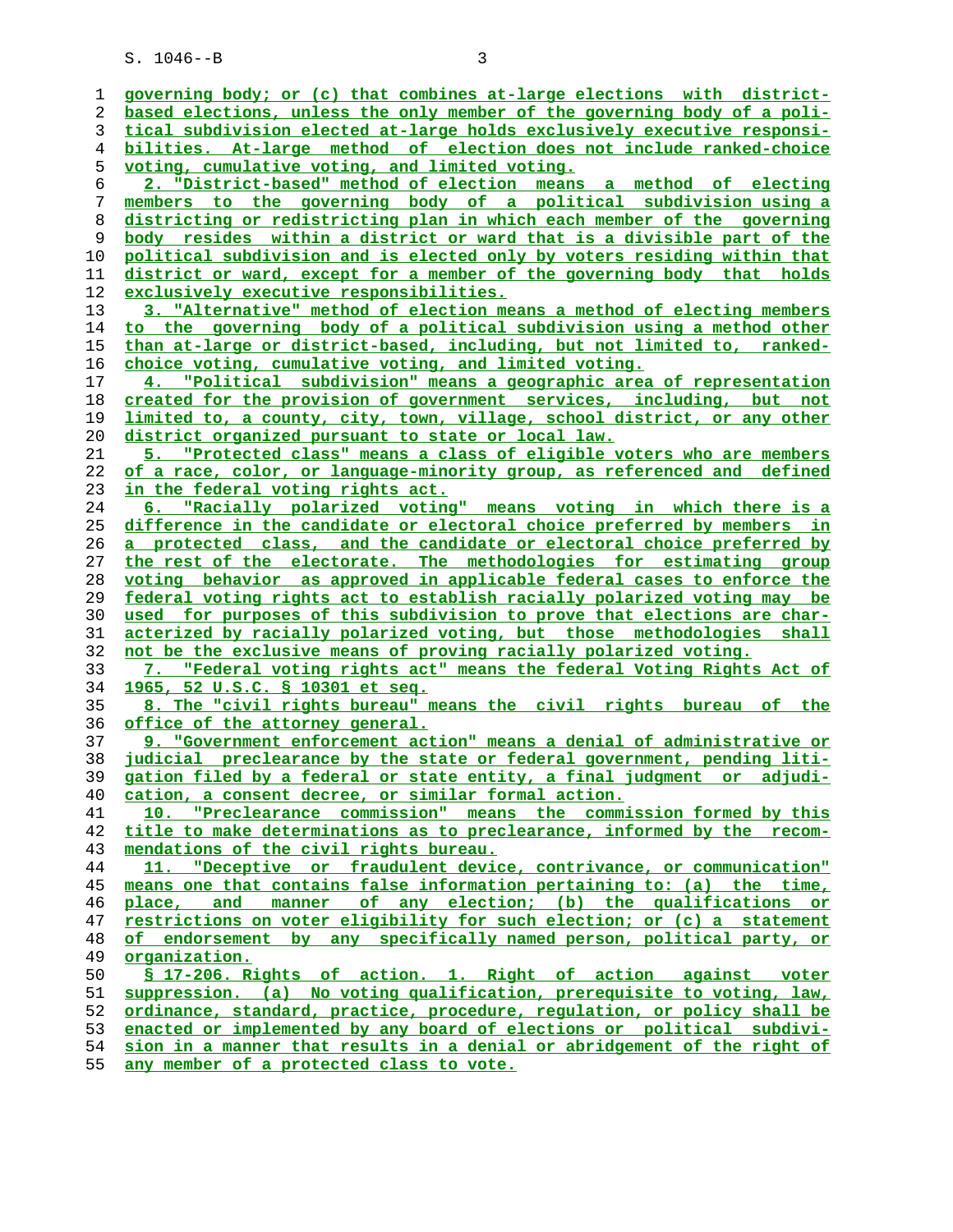**(b) A violation is established if, based on the totality of the circumstances, the ability of members of the protected class to elect candidates of their choice or influence the outcome of elections is impaired. (c) For political subdivisions where either the primary or general election is held on a date that is not concurrent with the primary or general election dates for state, county, or city office as established in section eight of article three or section eight of article thirteen of the constitution, and in state law, there shall be a presumption that the date of election results in the denial or abridgement of the right to vote where for three consecutive general elections in which there is at least one contested race for an office, the number of actual voters in each contested election is less than twenty-five percent of the total number of votes cast in the most recent general election for the presi- dency of the United States by voters in the political subdivision, or in which, for any protected class consisting of at least twenty-five thou- sand citizens of voting age or whose members comprise at least ten percent of the citizen voting age population, the percent of members of that protected class that are actual voters is at least twenty-five percent lower than the percent of citizens of voting age that are not members of that protected class that are actual voters. 2. Right of action against vote dilution. (a) A method of election, including at-large, district-based, or alternative, shall not have the effect of impairing the ability of members of a protected class to elect candidates of their choice or influence the outcome of elections, as a result of the dilution or the abridgment of the rights of members of the protected class. (b) A violation of this subdivision shall be: (i) established if a political subdivision uses an at-large method of election and it is shown that either: (A) voting patterns of members of the protected class within the political subdivision are racially polar- ized; or (B) under the totality of the circumstances, the ability of members of the protected class to elect candidates of their choice or influence the outcome of elections is impaired; or (ii) established if a political subdivision uses a district-based or alternative method of election and it is shown that candidates or elec- toral choices preferred by members of the protected class would usually be defeated, and either: (A) voting patterns of members of the protected class within the political subdivision are racially polarized; or (B) under the totality of the circumstances, the ability of members of the protected class to elect candidates of their choice or influence the outcome of elections is impaired; or (c) In assessing whether voting patterns of members of the protected class within the political subdivision are racially polarized or whether candidates or electoral choices preferred by members of the protected class would usually be defeated: (i) elections conducted prior to the filing of an action pursuant to this subdivision are more probative than elections conducted after the filing of the action; (ii) evidence concerning elections for members of the governing body of the political** subdivision are more probative than evidence concerning other elections; **(iii) statistical evidence is more probative than non-statistical evidence; (iv) where there is evidence that more than one protected class of eligible voters are politically cohesive in the political subdivision, members of each of those protected classes may be combined; (v) evidence concerning the intent on the part of the voters, elected officials, or the political subdivision to discriminate against a**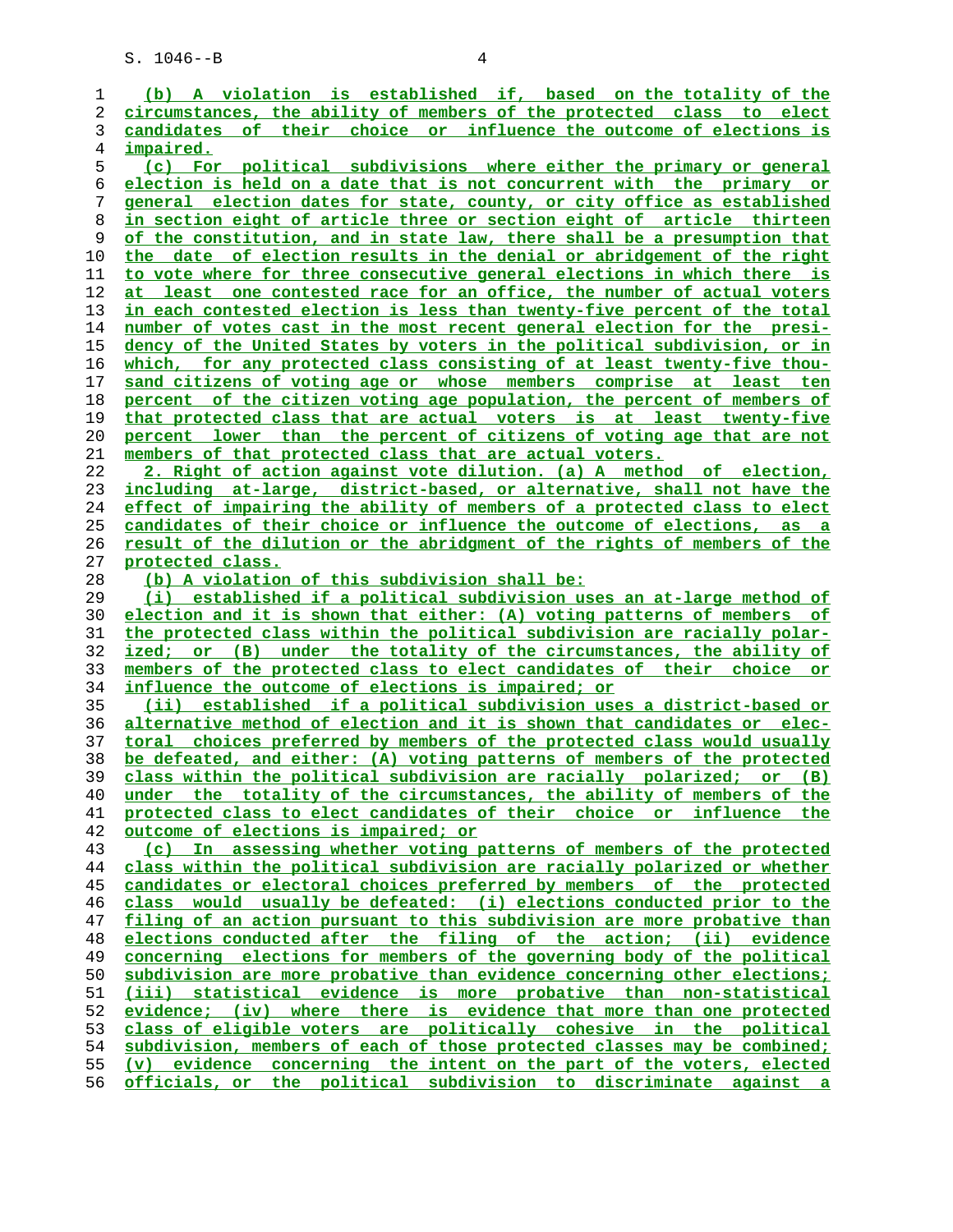**protected class is not required; (vi) evidence that voting patterns and election outcomes could be explained by factors other than racially polarized voting, including but not limited to partisanship, shall not be considered; (vii) evidence that sub-groups within a protected class have different voting patterns shall not be considered; (viii) evidence concerning whether members of a protected class are geographically compact or concentrated shall not be considered, but may be a factor in determining an appropriate remedy; and (ix) evidence concerning project- ed changes in population or demographics shall not be considered, but may be a factor, in determining an appropriate remedy. 3. Evaluation of totality of the circumstances. In assessing whether, under the totality of the circumstances, the ability of members of the protected class to elect candidates of their choice or influence the outcome of elections is impaired without a compelling policy justifica- tion, factors that may be considered shall include, but not be limited to: (a) the history of discrimination in the political subdivision, geographic region, or the state; (b) the extent to which members of the protected class have been elected to office in the political subdivi- sion; (c) the use of any voting qualification, prerequisite to voting, law, ordinance, standard, practice, procedure, regulation, or policy that may enhance the dilutive effects of the election scheme; (d) denial of access of either eligible voters or candidates who are members of the protected class to those processes determining which groups of candi- dates will receive access to the ballot, financial support, or other support in a given election; (e) the extent to which members of the protected class contribute to political campaigns at lower rates; (f) the extent to which members of a protected class in the state or poli- tical subdivision vote at lower rates than other members of the elector- ate; (g) the extent to which members of the protected class are disad- vantaged in areas including but not limited to education, employment, health, criminal justice, housing, land use, or environmental protection; (h) the extent to which members of the protected class are disadvantaged in other areas which may hinder their ability to partic- ipate effectively in the political process; (i) the use of overt or subtle racial appeals in political campaigns; (j) a significant lack of responsiveness on the part of elected officials to the particularized needs of members of the protected class; and (k) whether the political subdivision has a compelling policy justification that is substantiated and supported by evidence for adopting or maintaining the method of election or the voting qualification, prerequisite to voting, law, ordi- nance, standard, practice, procedure, regulation, or policy. No factor is dispositive or necessary to establish the existence of racially polarized voting. Evidence of these factors concerning the state, private actors, or other political subdivisions in the geographic region may be considered but is less probative than evidence concerning the political subdivision itself. 4. Standing. Any aggrieved person, organization whose membership includes or is likely to include aggrieved persons, organization whose mission would be frustrated by a violation of this section, organization that would expend resources in order to fulfill its mission as a result of a violation of this section, or the attorney general may file an action pursuant to this section in the supreme court of the county in**

**which the political subdivision is located.**

**5. Remedies. (a) Upon a finding of a violation of any provision of this section, the court shall implement appropriate remedies that are**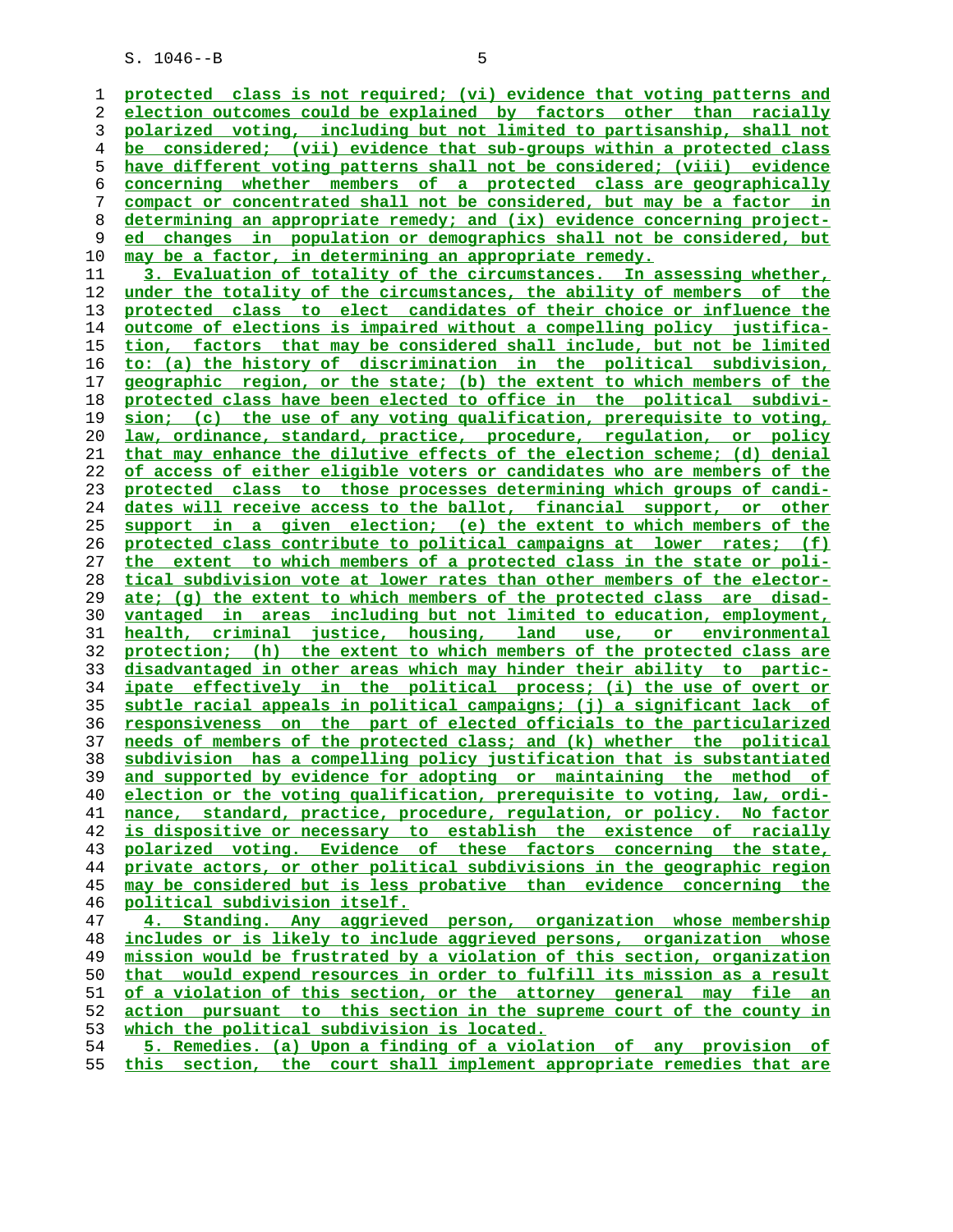| 1  | tailored to remedy the violation. Remedies may include, but shall not be |
|----|--------------------------------------------------------------------------|
| 2  | limited to:                                                              |
| 3  | (i) a district-based method of election;                                 |
| 4  | (ii) an alternative method of election;                                  |
| 5  | (iii) new or revised districting or redistricting plans;                 |
| 6  | (iv) elimination of staggered elections so that all members of the       |
| 7  | governing body are elected on the same date;                             |
| 8  | (v) reasonably increasing the size of the governing body;                |
| 9  | (vi) moving the dates of elections to be concurrent with the primary     |
| 10 | or general election dates for state, county, or city office as estab-    |
| 11 | lished in section eight of article three or section eight of article     |
| 12 | thirteen of the constitution;                                            |
| 13 | (vii) transferring authority for conducting the political subdivi-       |
| 14 | sion's elections to the board of elections for the county in which the   |
| 15 | political subdivision is located;                                        |
| 16 | <u>(viii) additional voting hours or days;</u>                           |
| 17 | (ix) additional polling locations;                                       |
| 18 | (x) additional means of voting such as voting by mail;                   |
| 19 | (xi) ordering of special elections;                                      |
| 20 | (xii) requiring expanded opportunities for voter registration;           |
| 21 | (xiii) requiring additional voter education;                             |
| 22 | (xiv) modifying the election calendar;                                   |
| 23 | (xv) the restoration or addition of persons to registration lists; or    |
| 24 | (xvi) retaining jurisdiction for such period of time on a given matter   |
| 25 | as the court may deem appropriate, during which no redistricting plan    |
| 26 | shall be enforced unless and until the court finds that such plan does   |
| 27 | not have the purpose of diluting the right to vote on the basis of       |
| 28 | protected class membership, or in contravention of the voting quarantees |
| 29 | set forth in this title, except that the court's finding shall not bar a |
| 30 | subsequent action to enjoin enforcement of such redistricting plan.      |
| 31 | (b) The court shall only adopt a remedy that will not diminish the       |
| 32 | ability of protected class members to participate in the political proc- |
| 33 | ess and to elect their preferred candidates to office. The court shall   |
| 34 | consider proposed remedies by any parties and interested non-parties,    |
| 35 | and shall not provide deference or priority to a proposed remedy because |
| 36 | it is proposed by the political subdivision. This title gives the court  |
| 37 | authority to implement remedies notwithstanding any other provision of   |
| 38 | law, including any other state or local law.                             |
| 39 | 6. Procedures for implementing new or revised districting or redis-      |
| 40 | tricting plans. The governing body of a political subdivision with the   |
| 41 | authority under this title and all applicable state and local laws to    |
| 42 | enact and implement a new method of election that will replace the poli- |
| 43 | tical subdivision's at-large method of election with a district-based or |
| 44 | alternative method of election, or enact and implement a new districting |
| 45 | or redistricting plan, shall undertake each of the steps enumerated in   |
| 46 | this subdivision, if proposed subsequent to receipt of a NYVRA notifica- |
| 47 | tion letter, as defined in subdivision seven of this section, or the     |
| 48 | filing of a claim pursuant to this title or the federal voting rights    |
| 49 | act.                                                                     |
| 50 | (a) Before drawing a draft districting or redistricting plan or plans    |
| 51 | of the proposed boundaries of the districts, the political subdivision   |
| 52 | shall hold at least two public hearings over a period of no more than    |
| 53 | thirty days, at which the public is invited to provide input regarding   |
| 54 | the composition of the districts. Before these hearings, the political   |
| 55 | subdivision may conduct outreach to the public, including to non-Engl-   |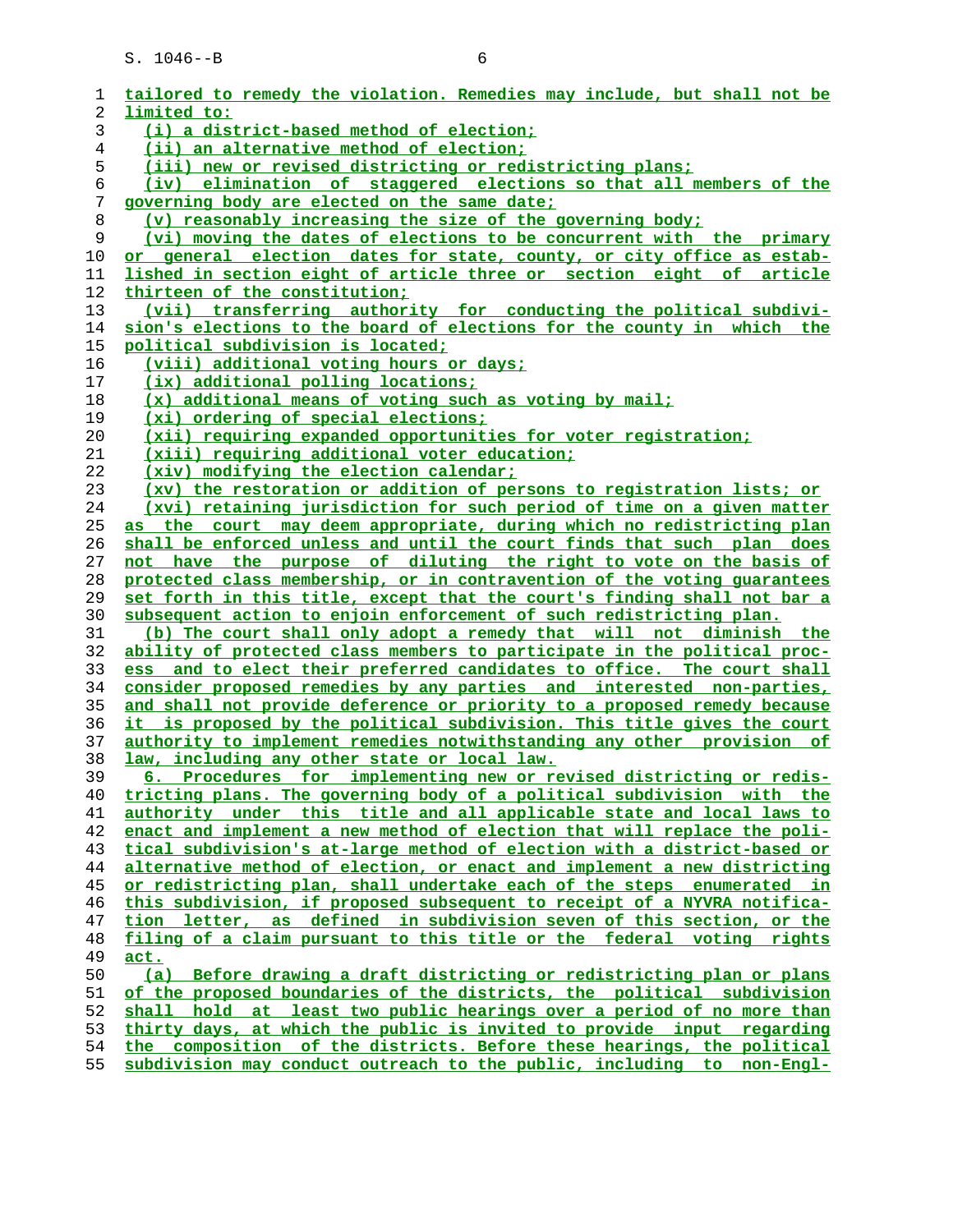**ish-speaking communities, to explain the districting or redistricting process and to encourage public participation. (b) After all draft districting or redistricting plans are drawn, the political subdivision shall publish and make available for release at least one draft districting or redistricting plan and, if members of the governing body of the political subdivision will be elected in their districts at different times to provide for staggered terms of office, the potential sequence of the elections. The political subdivision shall also hold at least two additional hearings over a period of no more than forty-five days, at which the public is invited to provide input regard- ing the content of the draft districting or redistricting plan or plans and the proposed sequence of elections, if applicable. The draft districting or redistricting plan or plans shall be published at least seven days before consideration at a hearing. If the draft districting or redistricting plan or plans are revised at or following a hearing, the revised versions shall be published and made available to the public for at least seven days before being adopted. (c) In determining the final sequence of the district elections conducted in a political subdivision in which members of the governing body will be elected at different times to provide for staggered terms of office, the governing body shall give special consideration to the purposes of this title, and it shall take into account the preferences expressed by members of the districts. 7. Notification requirement and safe harbor for judicial actions. Before commencing a judicial action against a political subdivision under this section, a prospective plaintiff shall send by certified mail a written notice to the clerk of the political subdivision, or, if the political subdivision does not have a clerk, the governing body of the political subdivision, against which the action would be brought, asserting that the political subdivision may be in violation of this title. This written notice shall be referred to as a "NYVRA notification letter" in this title. For actions against a school district or any other political subdivision that holds elections governed by the educa- tion law, the prospective plaintiff shall also send by certified mail a copy of the NYVRA notification letter to the commissioner of education. (a) A prospective plaintiff shall not commence a judicial action against a political subdivision under this section within fifty days of sending to the political subdivision a NYVRA notification letter. (b) Before receiving a NYVRA notification letter, or within fifty days of mailing of a NYVRA notification letter, the governing body of a poli- tical subdivision may pass a resolution affirming: (i) the political subdivision's intention to enact and implement a remedy for a potential violation of this title; (ii) specific steps it will undertake to facil- itate approval and implementation of such a remedy; and (iii) a schedule for enacting and implementing such a remedy. Such a resolution shall be referred to as a "NYVRA resolution" in this title. If a political subdi- vision passes a NYVRA resolution, a prospective plaintiff shall not commence an action to enforce this section against the political subdi- vision within ninety days of the resolution's passage. For actions against a school district, the commissioner of education may order the enactment of an NYVRA resolution pursuant to the commissioner's authori- ty under section three hundred five of the education law. (c) If the governing body of a political subdivision lacks the author- ity under this title or applicable state law or local laws to enact or implement a remedy identified in a NYVRA resolution within ninety days**

**after the passage of the NYVRA resolution, or if the political subdivi-**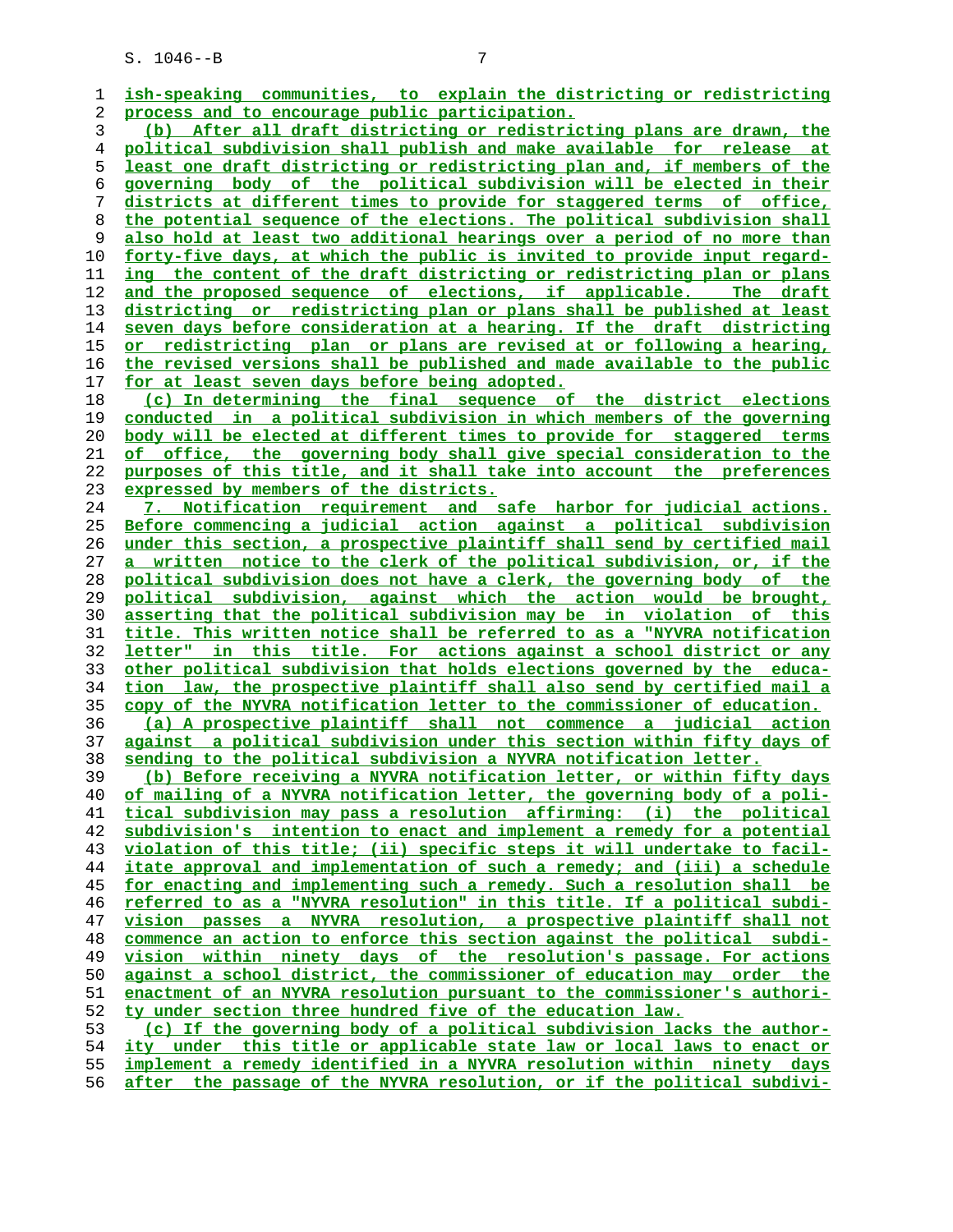| 1        | sion is a covered entity as defined under section 17-212 of this title,                                                                      |
|----------|----------------------------------------------------------------------------------------------------------------------------------------------|
| 2        | the governing body of the political subdivision may undertake the steps                                                                      |
| 3        | enumerated in the following provisions upon passage of a NYVRA resol-                                                                        |
| 4        | ution:                                                                                                                                       |
| 5        | (i) The governing body of the political subdivision may approve a                                                                            |
| 6        | proposed remedy that complies with this title and submit such a proposed                                                                     |
| 7        | remedy to the preclearance commission. Such a submission shall be                                                                            |
| 8        | referred to as a "NYVRA proposal" in this title.                                                                                             |
| 9        | (ii) Prior to passing a NYVRA proposal, the political subdivision                                                                            |
| 10       | shall hold at least one public hearing, at which the public is invited                                                                       |
| 11       | to provide input regarding the NYVRA proposal. Before this hearing, the                                                                      |
| 12       | political subdivision may conduct outreach to the public, including to                                                                       |
| 13       | non-English-speaking communities, to encourage public participation.                                                                         |
| 14       | (iii) Within forty-five days of receipt of a NYVRA proposal, the civil                                                                       |
| 15       | rights bureau shall submit a report and recommendation to the preclear-                                                                      |
| 16       | ance commission as to whether the preclearance commission should grant                                                                       |
| 17       | or deny approval of the NYVRA proposal.                                                                                                      |
| 18       | (iv) Within sixty days of receipt of a NYVRA proposal, the preclear-                                                                         |
| 19       | ance commission shall either grant or deny approval of the NYVRA                                                                             |
| 20       | proposal.                                                                                                                                    |
| 21       | (v) The preclearance commission shall only grant approval to the NYVRA                                                                       |
| 22       | proposal if it concludes that: (A) the political subdivision may be in                                                                       |
| 23       | violation of this title; (B) the NYVRA proposal would remedy any poten-                                                                      |
| 24       | tial violation of this title; (C) the NYVRA proposal is unlikely to                                                                          |
| 25       | violate the constitution or any federal law; (D) the NYVRA proposal will                                                                     |
| 26       | not diminish the ability of protected class members to participate in                                                                        |
| 27       | the political process and to elect their preferred candidates to office;                                                                     |
| 28       | and (E) implementation of the NYVRA proposal is feasible. The preclear-                                                                      |
| 29       | ance commission may grant approval to the NYVRA proposal notwithstanding                                                                     |
| 30       | any other provision of law, including any other state or local law.                                                                          |
| 31       | (vi) If the preclearance commission grants approval, the NYVRA                                                                               |
| 32       | proposal shall be enacted and implemented immediately, notwithstanding                                                                       |
| 33       | any other provision of law, including any other state or local law. If                                                                       |
| 34       | the political subdivision is a covered entity as defined under section                                                                       |
| 35       | 17-212 of this title, there shall be no need for the political subdivi-                                                                      |
| 36       | sion to also obtain preclearance for the NYVRA proposal pursuant to such                                                                     |
| 37       | section.                                                                                                                                     |
| 38<br>39 | (vii) If the preclearance commission denies approval, the NYVRA<br>not be enacted or implemented. The preclearance commis-<br>proposal shall |
| 40       | sion shall interpose objections explaining its basis and may, in its                                                                         |
| 41       | discretion, indicate another NYVRA proposal for which it would grant                                                                         |
| 42       | <u>approval.</u>                                                                                                                             |
| 43       | (viii) If the preclearance commission does not respond, the NYVRA                                                                            |
| 44       | proposal shall not be enacted or implemented.                                                                                                |
| 45       | (d) A political subdivision that has passed a NYVRA resolution may                                                                           |
| 46       | enter into an agreement with a prospective plaintiff who sends a NYVRA                                                                       |
| 47       | notification letter providing that such a prospective plaintiff shall                                                                        |
| 48       | not commence an action to enforce this section against the political                                                                         |
| 49       | subdivision for an additional ninety days. This written agreement may be                                                                     |
| 50       | <u>referred to as a "NYVRA extension agreement". The NYVRA extension agree-</u>                                                              |
| 51       | ment shall include a requirement that either the political subdivision                                                                       |
| 52       | shall enact and implement a remedy that complies with this title or the                                                                      |
| 53       | political subdivision shall pass a NYVRA proposal and submit it to the                                                                       |
| 54       | civil rights bureau.                                                                                                                         |
| 55       | (e) If, pursuant to a process commenced by a NYVRA notification                                                                              |
| 56       | letter, a political subdivision enacts or implements a remedy or the                                                                         |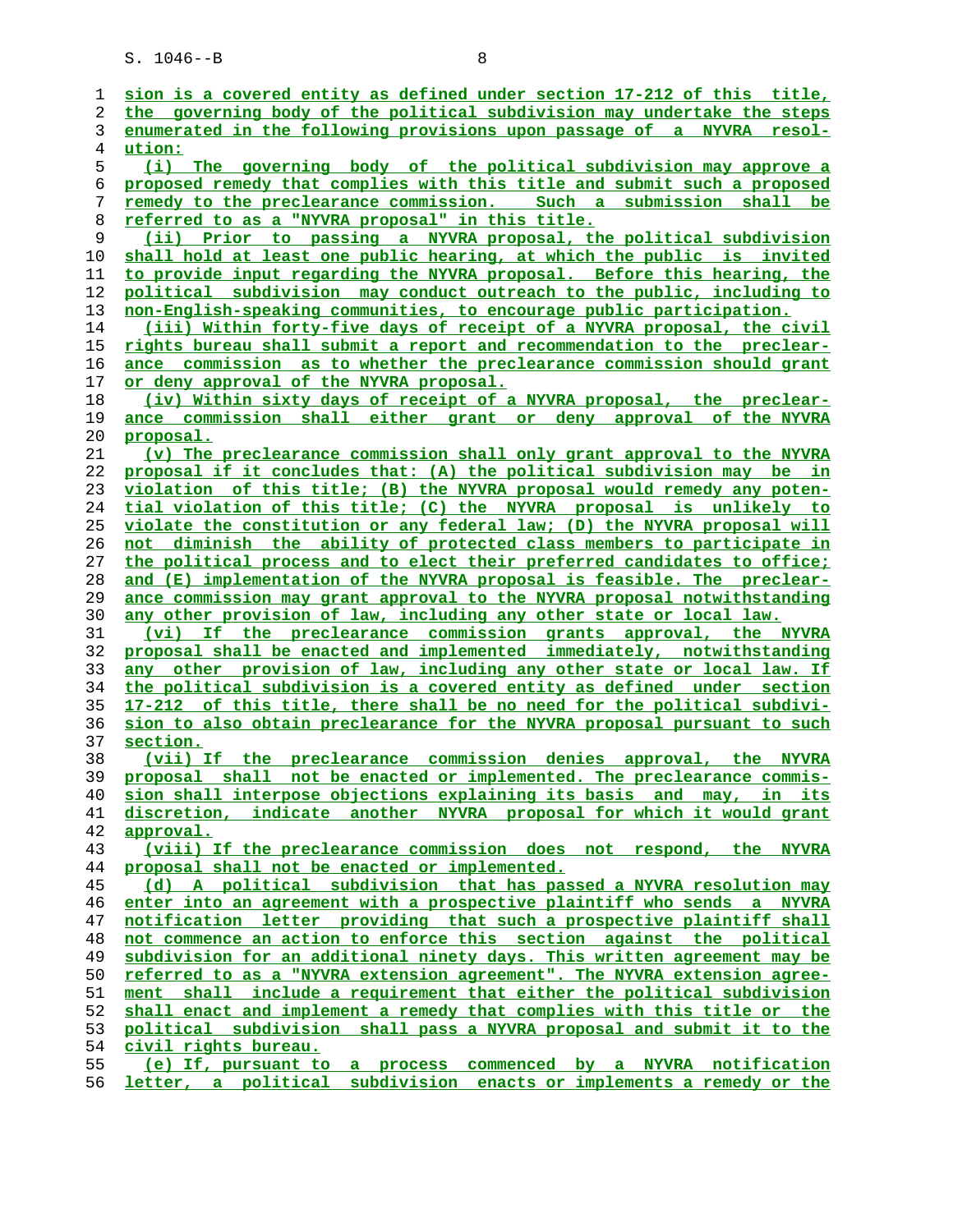**civil rights bureau grants approval to a NYVRA proposal, a prospective plaintiff who sent the NYVRA notification letter may, within thirty days of the enactment or implementation of the remedy or approval of the NYVRA proposal, demand reimbursement for the cost of the work product generated to support the NYVRA notification letter. A prospective plain- tiff shall make the demand in writing and shall substantiate the demand with financial documentation, such as a detailed invoice for demography services or for the analysis of voting patterns in the political subdi- vision. A political subdivision may request additional documentation if the provided documentation is insufficient to corroborate the claimed costs. A political subdivision shall reimburse a prospective plaintiff for reasonable costs claimed, or in an amount to which the parties mutu- ally agree. The cumulative amount of reimbursements to all prospective plaintiffs, except for actions brought by the attorney general, shall not exceed forty-three thousand dollars, as adjusted annually to the consumer price index for all urban consumers, United States city aver- age, as published by the United States department of labor. To the extent a prospective plaintiff who sent the NYVRA notification letter and a political subdivision are unable to come to a mutual agreement, either party may file a declaratory judgment action to obtain a clarifi- cation of rights. (f) Notwithstanding the provisions of this subdivision, if the first day for designating petitions for a political subdivision's next regular election to select members of its governing board has begun or is sched- uled to begin within thirty days, or if a political subdivision is sche- duled to conduct any election within one hundred twenty days, a plain- tiff alleging any violation of this title may commence a judicial action against a political subdivision under this section, provided that the relief sought by such a plaintiff includes preliminary relief for that election. Prior to or concurrent with commencing such a judicial action, any such plaintiff shall also submit a NYVRA notification letter to the political subdivision. If a judicial action commenced under this provision is withdrawn or dismissed for mootness because the political subdivision has enacted or implemented a remedy or the civil rights bureau has granted approval of a NYVRA proposal pursuant to a process commenced by a NYVRA notification letter, any such plaintiff may only demand reimbursement pursuant to this subdivision. 8. Coalition claims permitted. Members of different protected classes may file an action jointly pursuant to this chapter if they demonstrate that the combined voting preferences of the multiple protected classes are polarized against the rest of the electorate. § 17-208. Assistance for language-minority groups. 1. Political subdi- visions required to provide language assistance. A board of elections or a political subdivision that administers elections shall provide language-related assistance in voting and elections to a language-minor- ity group in a political subdivision if, based on data from the American community survey, or data of comparable quality collected by a public office, that: (a) more than two percent of the citizens of voting age of a political subdivision are members of a single language-minority group and speak English "less than very well" according to the American community survey; (b) more than four thousand of the citizens of voting age of such political subdivision are members of a single language-minority group and speak English "less than very well" according to the American commu-**

**nity survey; or**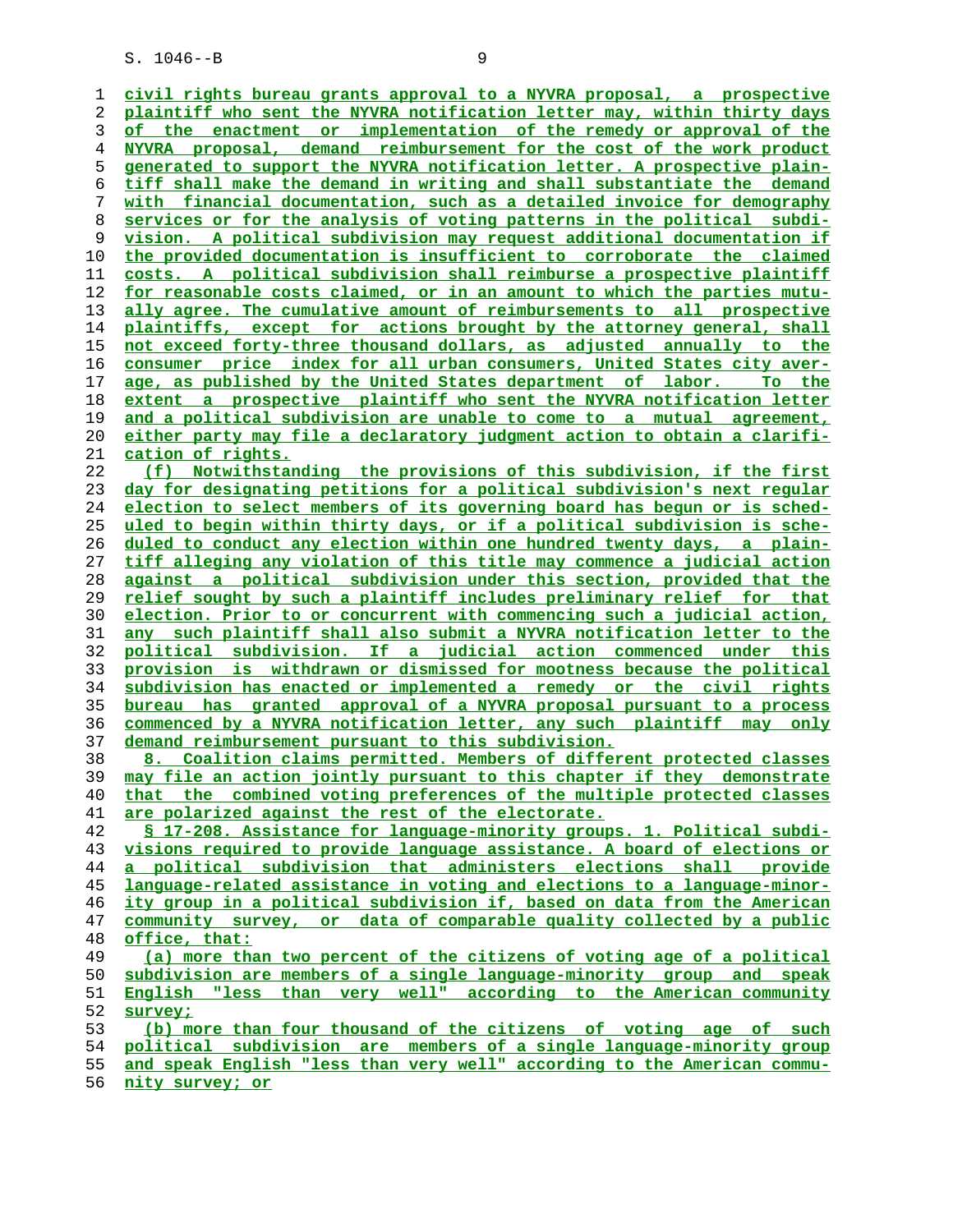**(c) in the case of a political subdivision that contains all or any part of a Native American reservation, more than two percent of the Native American citizens of voting age within the Native American reser- vation are members of a single language-minority group and speak English "less than very well" according to the American community survey. For the purposes of this paragraph, "Native American" is defined to include any persons recognized by the United States census bureau or New York as "American Indian" or "Alaska Native".**

**2. Language assistance to be provided. When it is determined that a board of elections or political subdivision shall provide language assistance to a particular minority group, such board of elections or political subdivision shall provide voting materials in the covered language of an equal quality of the corresponding English language mate- rials, including registration or voting notices, forms, instructions, assistance, or other materials or information relating to the electoral process, including ballots. Whenever any such board of elections or political subdivision provides any registration or voting notices, forms, instructions, assistance, or other materials or information relating to the electoral process, including ballots, in a covered poli- tical subdivision, it shall provide them in the language of the applica- ble minority group as well as in the English language, provided that where the language of the applicable minority group is oral or unwritten or in the case of some American Indians, if the predominant language is historically unwritten, the board of elections or political subdivision is only required to furnish oral instructions, assistance, or other information relating to registration and voting.**

**3. Action for declaratory judgment for English-only voting materials. A board of elections or political subdivision that shall provide language assistance to a particular minority group, which seeks to provide English-only materials may file an action against the state for a declaratory judgment permitting such provision. The court shall grant the requested relief if it finds that the determination was unreasonable or an abuse of discretion.**

**4. Standing. Any aggrieved persons, organization whose membership includes or is likely to include aggrieved persons, organization whose mission would be frustrated by a violation of this section, organization that would expend resources in order to fulfill its mission as a result of a violation of this section, or the attorney general may file an action pursuant to this section in the supreme court of the county in which the alleged violation of this section occurred.**

**§ 17-210. Preclearance commission. 1. Preclearance commission. There is hereby established within the department of law, a preclearance commission. Such entity shall be responsible for making determinations on preclearance and other matters as enumerated under this title. Such determinations shall be based upon the provisions of this title and the recommendations of the civil rights bureau. This commission shall here- inafter be referred to as the "preclearance commission" or "commission" in this title. The commission shall operate and maintain a website for posting preclearance submissions and decisions to ensure that they are** accessible to the public.

**2. Preclearance commission structure and membership. (a) The commis- sion shall consist of three members to be selected as set forth in this section and shall have and exercise the powers and duties set forth in this title.**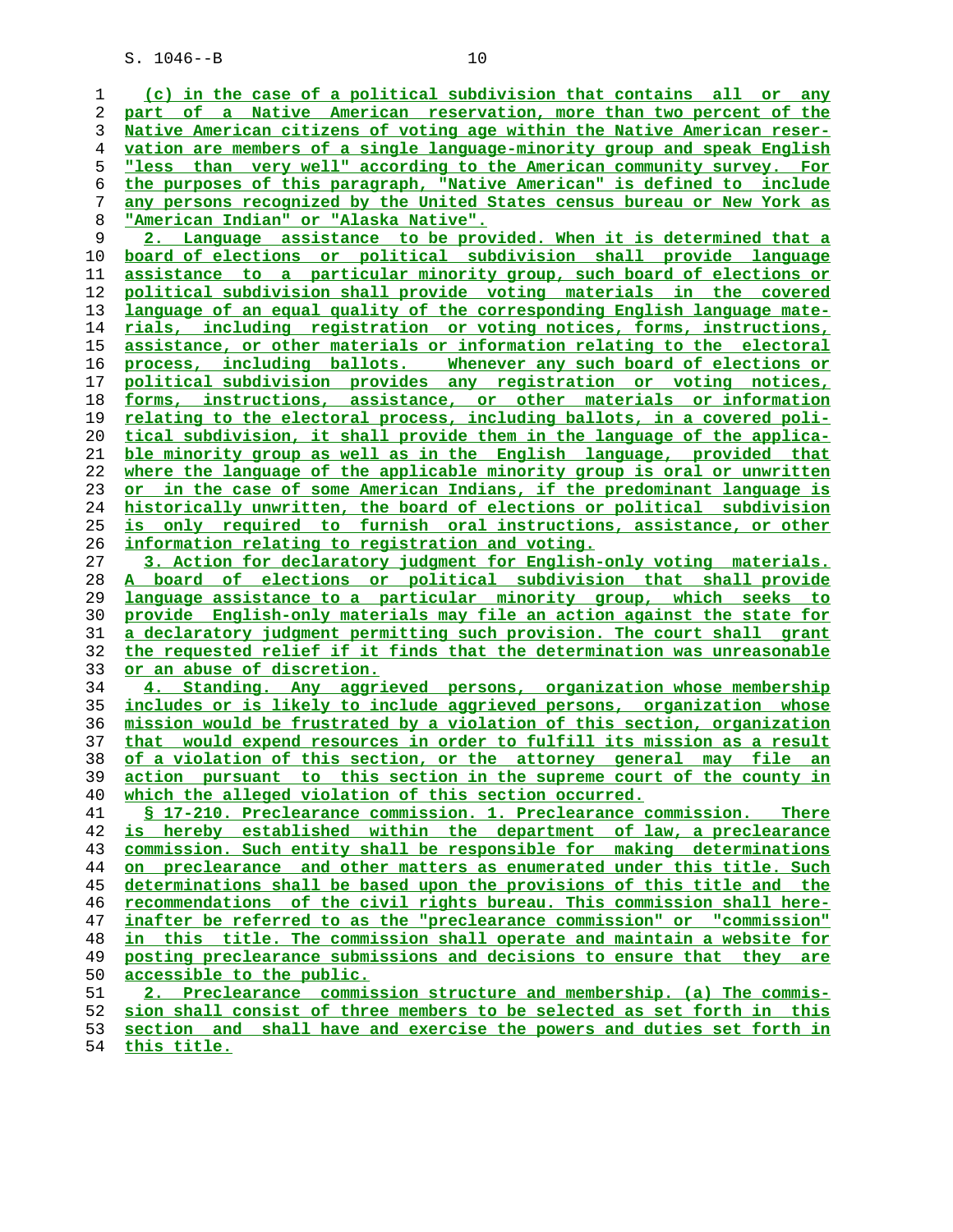| 1  | (b) The governor shall select one member, and the attorney general             |
|----|--------------------------------------------------------------------------------|
| 2  | shall select one member. Upon their selection both members shall therein       |
| 3  | jointly select one member to serve on such commission.                         |
| 4  | (c) To be eligible to serve as a member of the commission an individ-          |
| 5  | ual must:                                                                      |
| 6  | (i) be a resident of New York state;                                           |
| 7  | (ii) have demonstrated experience representing or working on behalf of         |
| 8  | members of protected classes, as defined in this title;                        |
| 9  | (iii) have experience working with members of protected classes, as            |
| 10 | defined in this title, in voting in elections in the state of New York,        |
| 11 | (d) No individual shall be eligible to serve as a member of the                |
| 12 | commission who:                                                                |
| 13 | (i) is currently serving in any elected governmental office or has             |
| 14 | within the last five years served in any elected governmental office;          |
| 15 | (ii) is currently serving on any board of elections; or                        |
| 16 | (iii) is currently holding any official position for a political               |
| 17 | party.                                                                         |
| 18 | (e) Members of the commission shall serve staggered terms. The first           |
| 19 | member shall be chosen by the attorney general and shall serve a term of       |
| 20 | five years, the second member shall be chosen by the governor and shall        |
| 21 | serve a term of four years and the third member chosen by the first two        |
| 22 | members shall serve a term of three years. All subsequent members of           |
| 23 | the commission shall be selected and appointed as described in this            |
| 24 | section and shall serve a term of five years, unless selected and              |
| 25 | appointed to complete a vacant term.                                           |
| 26 | (f) The commission by a majority vote shall elect a chairperson from           |
| 27 | among its members to preside over its meetings, other proceedings, and         |
| 28 | votes. The chairperson shall serve a one year term.                            |
| 29 | (g) A majority of the members of the commission, conferring in person,         |
| 30 | telephonically, by videoconference, or by other means as agreed by the         |
| 31 | commission, shall constitute a quorum, and the commission shall have the       |
| 32 | power to act by majority vote of the total number of members of the            |
| 33 | <u>commission without vacancy.</u>                                             |
| 34 | (h) Members of the commission shall be reimbursed for all reasonable           |
| 35 | and necessary expenses incurred in the performance of their duties.            |
| 36 | (i) Members of the commission may be removed for cause by majority             |
| 37 | vote of the commission for substantial neglect of duty, misconduct in          |
| 38 | <u>office, or inability to discharge the powers or duties of office, after</u> |
| 39 | written notice and opportunity for a reply.                                    |
| 40 | (j) Any vacancy occurring on the commission shall be filled within             |
| 41 | thirty days of its occurrence, by those who selected the member in such        |
| 42 | seat, to complete the vacant term.                                             |
| 43 | (k) Nothing in this article shall prevent a member from serving a              |
| 44 | second consecutive term unless such person has previously been removed         |
| 45 | for cause from said commission.                                                |
| 46 | § 17-212. Preclearance. 1. Preclearance. To ensure that the right to           |
| 47 | vote is not denied or abridged on account of race, color, or language-         |
| 48 | minority group, as a result of the enactment or implementation of a            |
| 49 | covered policy, as defined in subdivision two of this section, after the       |
| 50 | effective date of this section, the enactment or implementation of a           |
| 51 | covered policy by a covered entity, as defined in subdivision three of         |
| 52 | this section, shall be subject to preclearance by the civil rights             |
| 53 | bureau or by a designated court as set forth in this section.                  |
| 54 | 2. Covered policies. A "covered policy" shall include any new or modi-         |
| 55 | fied voting qualification, prerequisite to voting, law, ordinance, stan-       |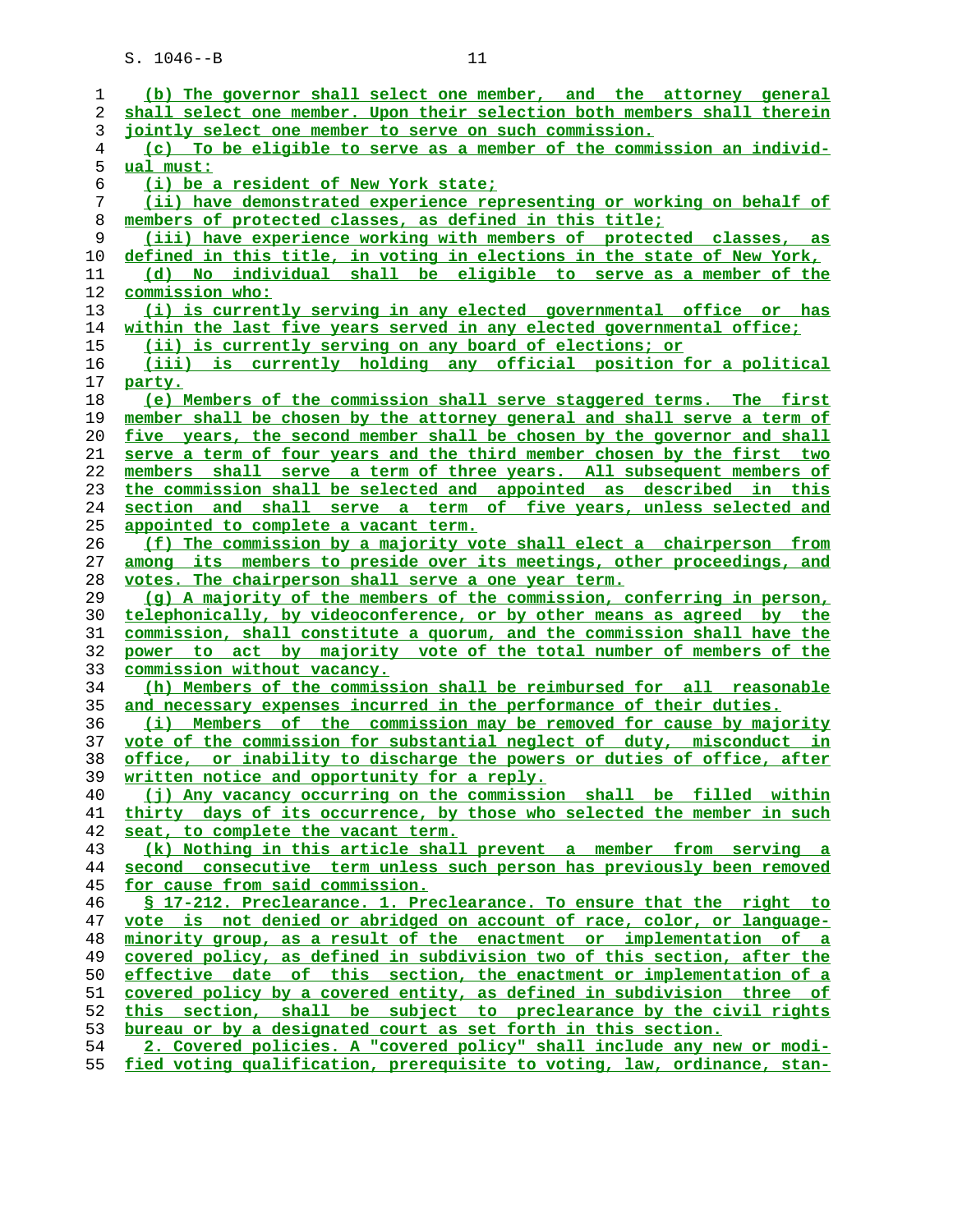| 1  | dard, practice, procedure, requlation, or policy concerning any of the     |
|----|----------------------------------------------------------------------------|
| 2  | following topics:                                                          |
| 3  | (a) Method of election;                                                    |
| 4  | (b) Form of government;                                                    |
| 5  | (c) Annexation of a political subdivision;                                 |
| 6  | (d) Incorporation of a political subdivision;                              |
| 7  | (e) Consolidation or division of political subdivisions;                   |
| 8  | (f) Removal of voters from enrollment lists or other list maintenance      |
| 9  | <u>activities;</u>                                                         |
| 10 | (q) Number, location, or hours of any election day or early voting         |
| 11 | <u>poll site;</u>                                                          |
| 12 | (h) Dates of elections and the election calendar, except with respect      |
| 13 | to special elections;                                                      |
| 14 | (i) Registration of voters;                                                |
| 15 | (j) Assignment of election districts to election day or early voting       |
| 16 | poll sites;                                                                |
| 17 | (k) Assistance offered to members of a language-minority group; and        |
| 18 | (1) The civil rights bureau may designate additional topics for inclu-     |
| 19 | sion in this list pursuant to a rule promulgated under the state admin-    |
| 20 | istrative procedure act, if it determines that a new or modified voting    |
| 21 | qualification, prerequisite to voting, law, ordinance, standard, prac-     |
| 22 | tice, procedure, regulation, or policy concerning such topics may have     |
| 23 | the effect of denying or abridging the right to vote on account of race,   |
| 24 | color, or language-minority group.                                         |
| 25 | 3. Covered entity. A "covered entity" shall include: (a) any political     |
| 26 | subdivision which, within the previous twenty-five years, has become       |
| 27 | subject to a court order or government enforcement action based upon a     |
| 28 | finding of any violation of this title, the federal voting rights act,     |
| 29 | the fifteenth amendment to the United States constitution, or a voting-    |
| 30 | related violation of the fourteenth amendment to the United States         |
| 31 | constitution; (b) any political subdivision which, within the previous     |
| 32 | twenty-five years, has become subject to at least three court orders or    |
| 33 | government enforcement actions based upon a finding of any violation of    |
| 34 | any state or federal civil rights law or the fourteenth amendment to the   |
| 35 | United States constitution concerning discrimination against members of    |
| 36 | a protected class; (c) any county in which, based on data provided by      |
| 37 | the division of criminal justice services, the combined misdemeanor and    |
| 38 | felony arrest rate of members of any protected class consisting of<br>at   |
| 39 | least ten thousand citizens of voting age or whose members comprise at     |
| 40 | least ten percent of the citizen voting age population of the county,      |
| 41 | exceeds the proportion that the protected class constitutes of the citi-   |
| 42 | zen voting age population of the county as a whole by at least twenty      |
| 43 | percent at any point within the previous ten years; or (d) any political   |
| 44 | subdivision in which, based on data made available by the United<br>States |
| 45 | census, the dissimilarity index of any protected class consisting of at    |
| 46 | least twenty-five thousand citizens of voting age or whose members         |
| 47 | comprise at least ten percent of the citizen voting age population of      |
| 48 | the political subdivision, is in excess of fifty with respect to non-      |
| 49 | Hispanic white citizens of voting age within the political subdivision     |
| 50 | at any point within the previous ten years. If any covered entity is a     |
| 51 | political subdivision in which a board of elections has been estab-        |
| 52 | lished, that board of elections shall also be deemed a covered entity.     |
| 53 | If any political subdivision in which a board of elections has been        |
| 54 | established contains a covered entity fully within its borders, that       |
| 55 | political subdivision and that board of elections shall both be deemed a   |
| 56 | covered entity.                                                            |
|    |                                                                            |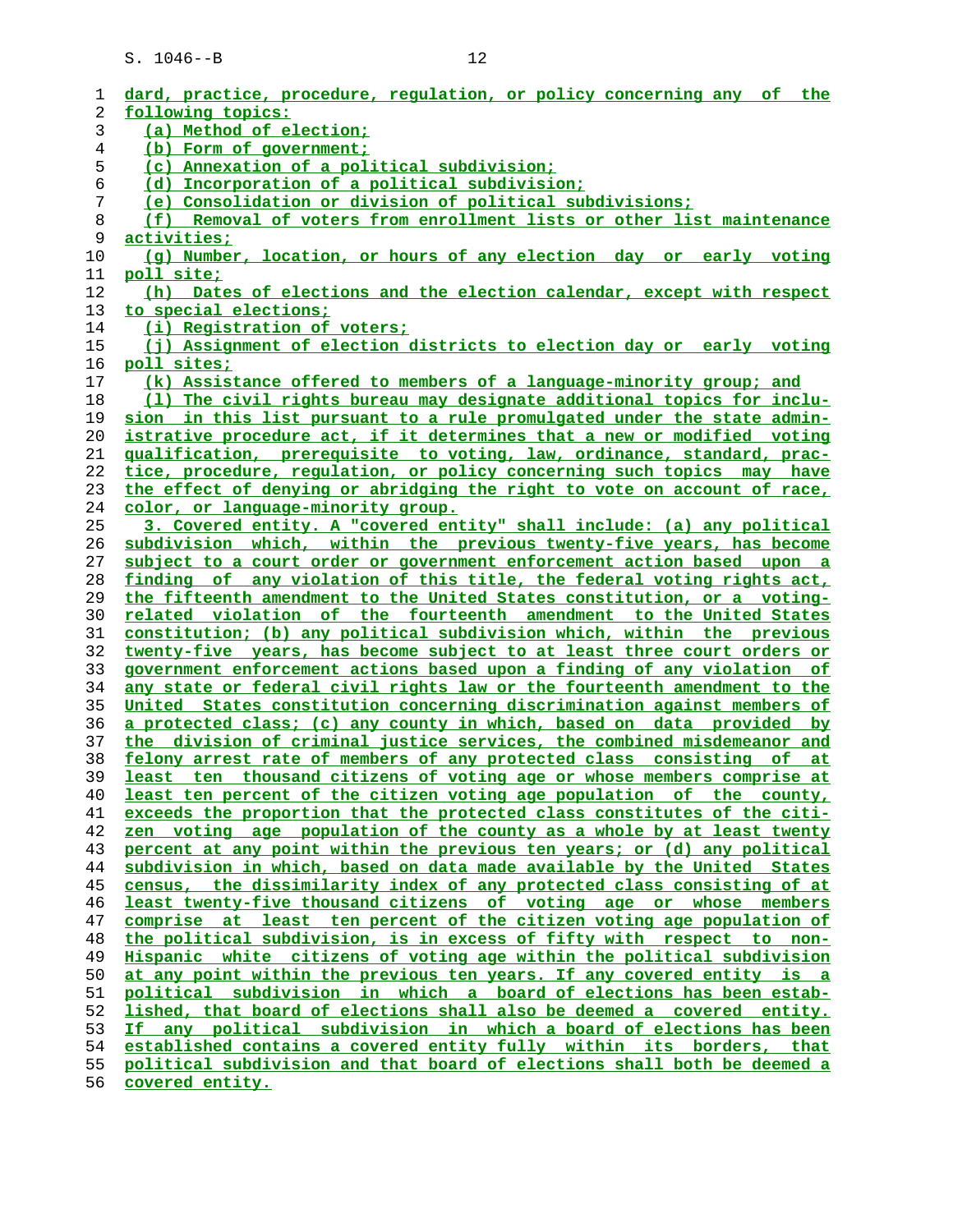**4. Preclearance by the attorney general and the preclearance commis- sion. A covered entity may obtain preclearance for a covered policy from the preclearance commission pursuant to the following process: (a) The covered entity shall submit the covered policy in writing to the preclearance commission and the civil rights bureau. If the covered entity is a county or city board of elections, it shall contemporaneous- ly provide a copy of the covered policy to the state board of elections. (b) Upon submission of a covered policy for preclearance, as soon as practicable but no later than within ten days, the commission shall publish the submission on its website. (c) After publication of a submission, there shall be an opportunity for members of the public to comment on the submission to the civil rights bureau within the time periods set forth below. To facilitate public comment, the commission shall provide an opportunity for members of the public to sign up to receive notifications or alerts regarding submission of a covered policy for preclearance. (d) Upon submission of a covered policy for preclearance, the civil rights bureau shall review the submission and shall, within the time periods set forth below, provide a report and recommendation to the commission, which shall include a recommendation as to whether, under this title, preclearance should be granted or denied to the covered policy. Such time period shall run concurrent with the time periods for public comment. The civil rights bureau may not submit its report and recommendation until the period for public comment is closed. The civil rights bureau may request more information from a jurisdiction submit- ting a covered policy at any time during its review to aid in developing its report and recommendation. The failure to timely comply with reason- able requests for more information may be grounds for the denial of preclearance. The civil rights bureau's reports and recommendation shall be posted publicly on the preclearance commission's website promptly after they are received by the commission. Provided, however, such communications between the civil rights bureau and the commission or its members other than the civil rights bureau's report and recommendation shall be exempt from public disclosure under article six of the public officers law. The civil rights bureau may instead opt to grant or deny preclearance directly without sending a recommendation to the commis- sion. (e) Upon receipt of the civil rights bureau's report and recommenda- tion regarding a covered policy submitted for preclearance, the preclearance commission shall review the covered policy, the civil rights bureau's report and recommendation, and any public comment, and shall, within the time periods set forth below, deny or grant preclear- ance. In determining whether to deny or grant preclearance, the commis- sion shall give deference to the civil rights bureau's recommendation under an "arbitrary and capricious" standard of review. In any determi- nation as to preclearance, the commission shall identify in writing whether it is approving or rejecting the civil rights bureau's recommen- dation. If the preclearance commission grants preclearance, it may, in its discretion, designate preclearance as "preliminary" in which case the commission may deny preclearance within sixty days following the receipt of submission of the covered policy. (i) The commission shall grant preclearance only if it determines, upon review of the civil rights bureau's recommendation, that the covered policy will not diminish the ability of protected class members to participate in the political process and to elect their preferred**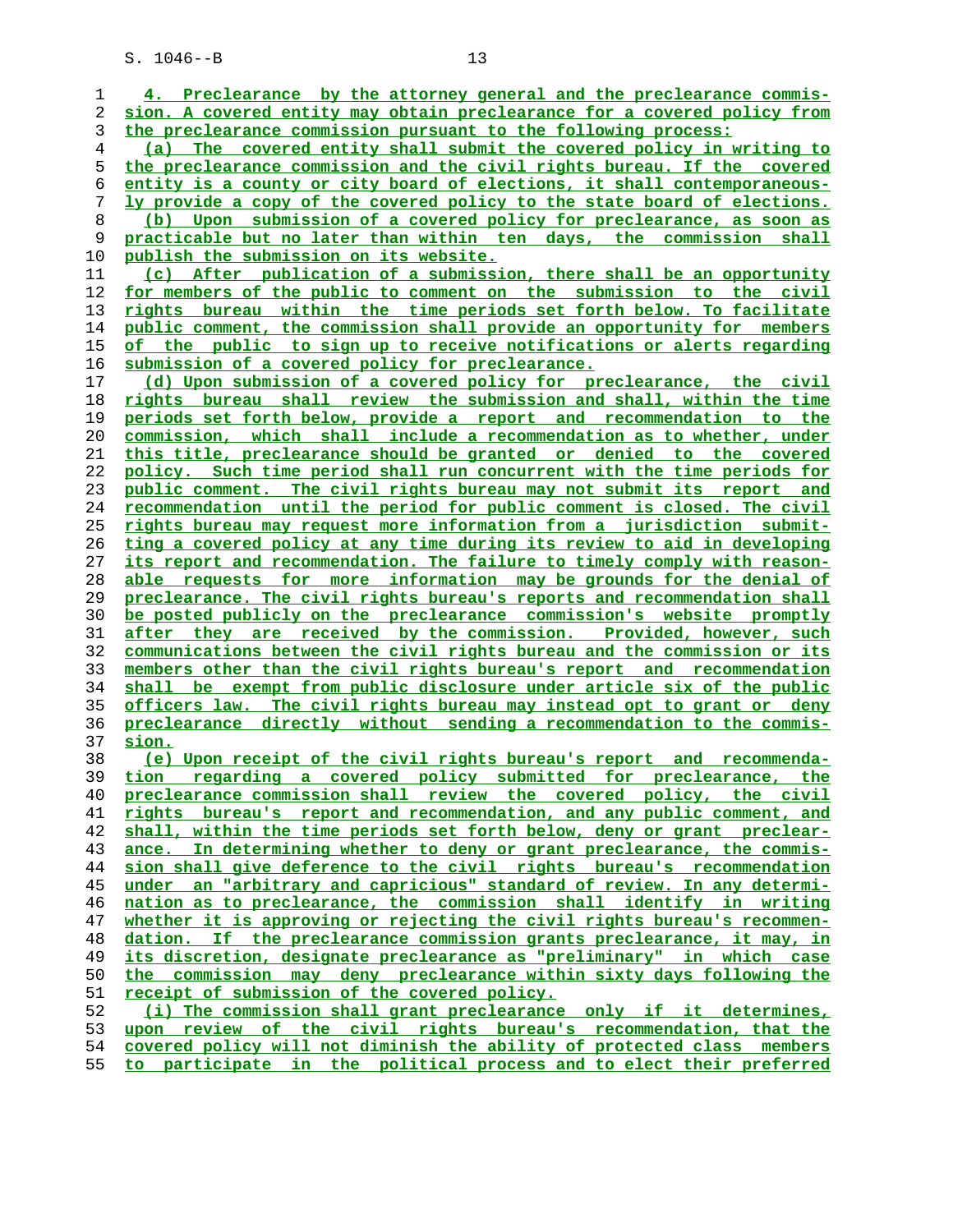| ı              | candidates to office. If the commission grants preclearance, the covered      |
|----------------|-------------------------------------------------------------------------------|
| 2              | entity may enact or implement the covered policy immediately.                 |
| 3              | If the commission denies preclearance, the commission shall<br>(iii)          |
| $\overline{4}$ | interpose objections explaining its basis and the covered policy shall        |
| 5              | <u>not be enacted or implemented.</u>                                         |
| 6              | (iii) If the commission fails to respond within the time for response         |
| 7              | as established in this section, the civil rights bureau's recommendation      |
| $\,8\,$        | on the covered policy shall govern.                                           |
| 9              | (iv) If the commission's membership falls below a quorum at any time,         |
|                |                                                                               |
| 10             | or during any time period that may elapse between the effective date of       |
| 11             | this section and the establishment of a quorum on the commission, the         |
| 12             | civil rights bureau's recommendation as to whether preclearance should        |
| 13             | be granted or denied shall have the force of final preclearance determi-      |
| 14             | nation until the commission's quorum is established or restored.              |
| 15             | (f) The time periods for public comment, civil rights bureau review,          |
| 16             | and the decision of the commission to grant or deny preclearance on           |
| 17             | submission shall be as follows:                                               |
| 18             | (i) For any covered policy concerning the designation or selection of         |
| 19             | poll sites or the assignment of election districts to poll sites, wheth-      |
| 20             | er for election day or early voting, the period for public comment shall      |
| 21             | be five business days. The civil rights bureau shall submit its report        |
| 22             | and recommendation to the commission within ten days following the            |
| 23             | receipt of such submission and a single commissioner, assigned on a           |
| 24             | rotating basis, shall review the submission, the civil rights bureau's        |
| 25             | recommendation, and any public comment. Within five days such commis-         |
| 26             | sioner shall, either: (A) approve the civil rights bureau's recommenda-       |
| 27             |                                                                               |
|                | tion; or (B) refer the submission and the civil rights bureau's recom-        |
| 28             | mendation to the full commission for a determination as to whether            |
| 29             | preclearance shall be denied or granted.                                      |
| 30             | (ii) Upon a showing of good cause, the civil rights bureau may receive        |
| 31             | an extension of up to twenty days to submit its report and recommenda-        |
| 32             | tion to the commission. If the commissioner initially assigned refers         |
| 33             | the submission and the civil rights bureau's recommendation to the            |
| 34             | commission for a determination, the commission shall deny or grant            |
| 35             | preclearance within five days from the date of referral.                      |
| 36             | (iii) For any other covered policy, the period for public comment             |
| 37             | shall be ten business days, the civil rights bureau shall submit its          |
| 38             | report and recommendation to the commission within forty days, and a          |
| 39             | commissioner, assigned on a rotating basis, shall review the<br><u>single</u> |
| 40             | submission, the civil rights bureau's recommendation, and any public          |
| 41             | comment, and shall, within five days, either: (A) approve the civil           |
| 42             | rights bureau's recommendation; or (B) refer the submission and the           |
| 43             | civil rights bureau's recommendation to the commission for a determi-         |
| 44             | nation as to whether preclearance shall be denied or granted. If the          |
| 45             | commissioner initially assigned refers the submission and the civil           |
| 46             | rights bureau's recommendation to the commission for a determination,         |
| 47             | the commission shall deny or grant preclearance within ten days from the      |
| 48             | date of referral. In consultation with the civil rights bureau, the           |
| 49             |                                                                               |
|                | commission may invoke up to two extensions of ninety days each.               |
| 50             | (iv) The civil rights bureau is hereby authorized to promulgate rules         |
| 51             | for an expedited, emergency preclearance process in the event of a            |
| 52             | covered policy occurring during or imminently preceding an election as a      |
| 53             | result of any disaster within the meaning of section 3-108 of this chap-      |
| 54             | ter or other exigent circumstances. Any preclearance granted under this       |
| 55             | provision shall be designated "preliminary" and the commission may deny       |
| $\mathsf{r}$   |                                                                               |

**preclearance within sixty days following receipt of the covered policy.**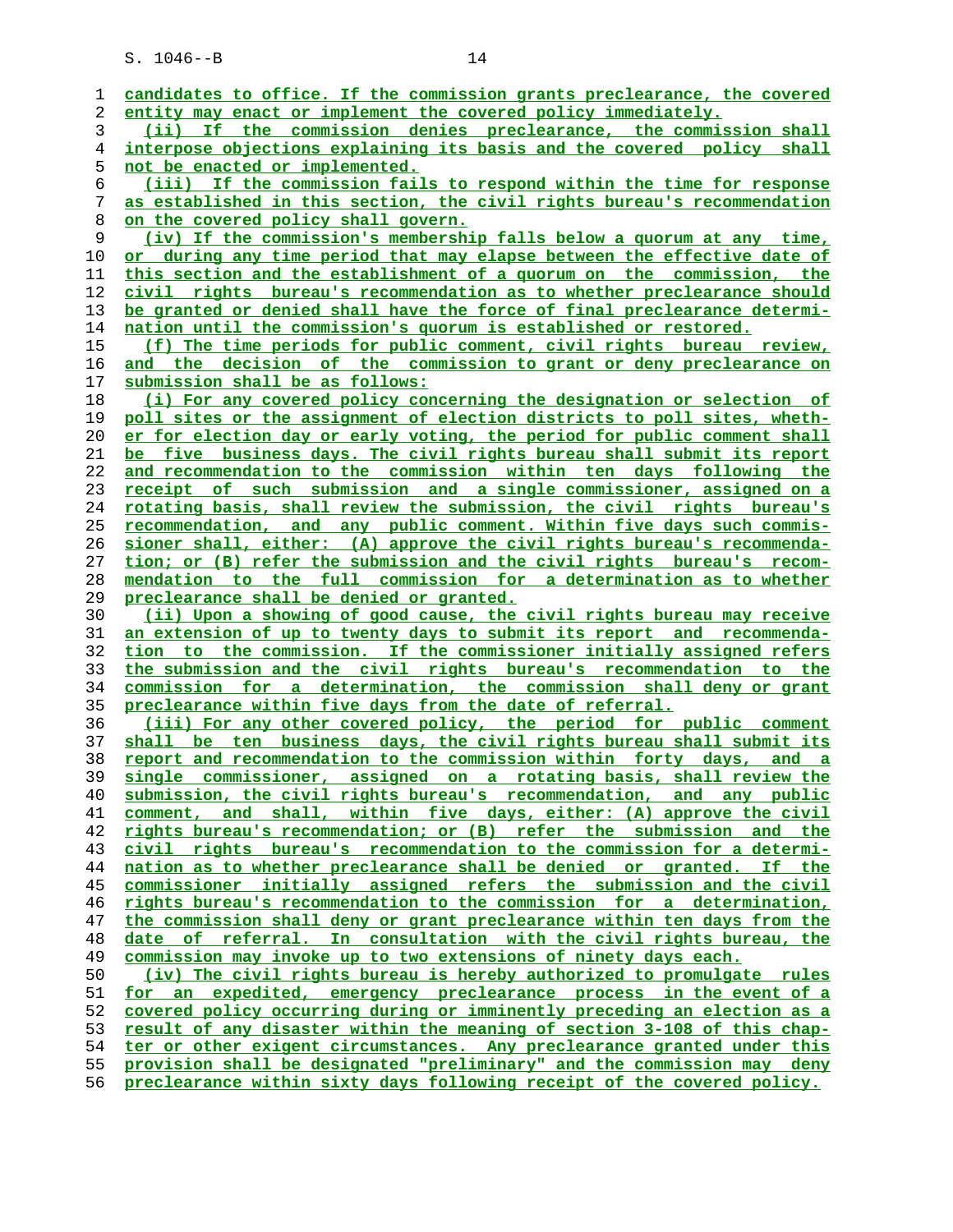| 1  | (q) Appeal of any denial by the preclearance commission may be heard     |
|----|--------------------------------------------------------------------------|
| 2  | in the supreme court for the county of New York or the county of Albany  |
| 3  | in a proceeding commenced against the commission, pursuant to article    |
| 4  | seventy-eight of the civil practice law and rules, from which appeal may |
| 5  | be taken according to the ordinary rules of appellate procedure. Due to  |
| 6  | the frequency and urgency of elections, actions brought pursuant to this |
| 7  | section shall be subject to expedited pretrial and trial proceedings and |
| 8  | <u>receive an automatic calendar preference on appeal.</u>               |
|    | 5. Preclearance by a designated court. A covered entity may obtain       |
| 9  |                                                                          |
| 10 | preclearance for a covered policy from a court pursuant to the following |
| 11 | process:                                                                 |
| 12 | (a) The covered entity shall submit the covered policy in writing to     |
| 13 | the following designated court in the judicial department within which   |
| 14 | the covered entity is located: (i) first judicial department: New York   |
| 15 | county; (ii) second judicial department: Westchester county; (iii)       |
| 16 | third judicial department: Albany county; and (iv) fourth judicial       |
| 17 | department: Erie county. If the covered entity is a county or city       |
| 18 | board of elections, it shall contemporaneously provide a copy of the     |
| 19 | covered policy to the state board of elections.                          |
| 20 | (b) The covered entity shall contemporaneously provide a copy of the     |
| 21 | covered policy to the civil rights bureau. The failure of the covered    |
| 22 | entity to provide a copy of the covered policy to the civil rights       |
| 23 | bureau will result in an automatic denial of preclearance.               |
| 24 | The court shall grant or deny preclearance within sixty days<br>(c)      |
| 25 | following the receipt of submission of the covered policy.               |
| 26 | (d) The court shall grant preclearance only if it determines that the    |
| 27 | covered policy will not diminish the ability of protected class members  |
| 28 | to participate in the political process and to elect their preferred     |
| 29 | candidates to office. If the court grants preclearance, the covered      |
| 30 | entity may enact or implement the covered policy immediately.            |
| 31 | (e) If the court denies preclearance, or fails to respond within sixty   |
| 32 | days, the covered policy shall not be enacted or implemented.            |
|    |                                                                          |
| 33 | (f) Appeal of any denial may be taken according to the ordinary rules    |
| 34 | of appellate procedure. Due to the frequency and urgency of elections,   |
| 35 | actions brought pursuant to this section shall be subject to expedited   |
| 36 | pretrial and trial proceedings and receive an automatic calendar prefer- |
| 37 | ence on appeal.                                                          |
| 38 | 6. Preclearance by public notice and comment. A covered entity may       |
| 39 | obtain preclearance for a covered policy through the use of a public     |
| 40 | notice and comment period pursuant to the following process:             |
| 41 | (a) Prior to enacting or seeking to administer any covered policies      |
| 42 | under subdivision two of this section the covered entity shall publish   |
| 43 | the proposed covered policy change on its official website, along with   |
| 44 | an explanation for how the change would not diminish the ability of      |
| 45 | protected class members to participate in the political process and to   |
| 46 | elect their preferred candidates to office, and publish general notice   |
| 47 | of opportunity for public comment on the proposed covered practice. The  |
| 48 | covered entity shall also publicize the notice through press releases    |
| 49 | and such other media. The covered entity shall notify the civil rights   |
| 50 | bureau and the preclearance commission of its intent to use the notice   |
| 51 | and comment process to preclear a proposed change.                       |
| 52 | (b) Such notice shall be made at least forty-five days in advance of     |
| 53 | the last date prescribed in the notice for public comment.               |
| 54 | (c) Public comment shall be accepted for a period of no fewer than       |
| 55 | thirty days. During this period, the covered entity shall afford inter-  |
| 56 | ested persons an opportunity to submit data, views, and arguments in     |
|    |                                                                          |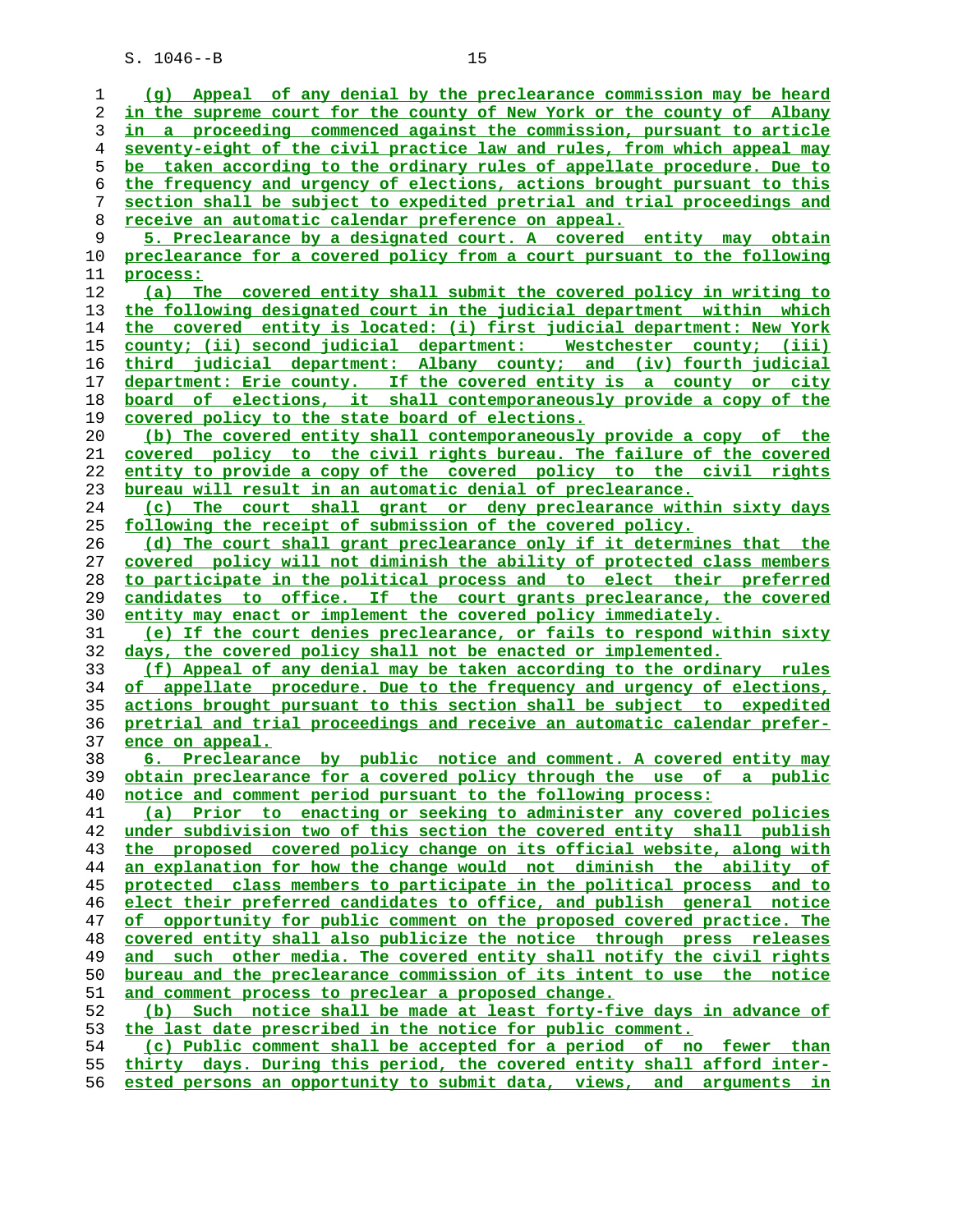**writing by mail, fax, or email, or through an online public comment portal on the official website for the locality if one has been estab- lished. (d) The covered entity shall conduct at least one public hearing during this period to receive public comment on the proposed covered practice. (e) The covered entity may make changes to the proposed covered prac- tice in response to public comment received. In doing so, the revised covered practice shall be published and public comment shall be accepted in accordance with this subsection, except the public comment period shall be no fewer than fifteen days. (f) Following the public comment period or periods prescribed, the covered entity shall publish the final covered practice, which shall include a plain English description of the practice and the text of an ordinance if applicable, giving effect to the practice, maps of proposed boundary changes, or other relevant materials, and notice that the covered practice will take effect in thirty days. (g) During this thirty-day waiting period, any person who will be subject to, or affected by, the covered practice may challenge, in the supreme court of the locality where the covered practice is to be imple- mented, the covered practice as having the purpose or effect of dimin- ishing the ability of protected class members to participate in the political process and to elect their preferred candidates to office. (h) The preclearance commission or the civil rights bureau may assert jurisdiction over the proposed change upon receiving notice of the covered entity's intent to use the notice and comment process any time before the close of the public comment period. A single member may assert jurisdiction. 7. Failure to seek or obtain preclearance. If any covered entity enacts or implements a covered policy without seeking preclearance pursuant to this section, or enacts or implements a covered policy notwithstanding the denial of preclearance, either the civil rights bureau or any other party with standing to bring an action under this title may bring an action to enjoin the covered policy and to seek sanc- tions against the political subdivision and officials in violation. 8. Lookback review. (a) For a period of one hundred eighty days begin- ning on the effective date of this section, the commission or the civil rights bureau may, in its discretion, initiate a lookback review in which it may deny clearance to certain covered policies that had been previously enacted by covered jurisdictions. (b) The commission may only initiate a lookback review of covered policies that were enacted or implemented by a covered jurisdiction on or after the date on which this title takes effect and prior to the effective date of this section. (c) In order to initiate a lookback review, the commission must provide notice to a covered entity of its decision to review a covered policy enacted or implemented by that covered entity. Upon receipt of such notice, the covered entity shall submit the covered policy in writ- ing to the preclearance commission within thirty days. (d) Upon receipt of a covered policy for lookback review, the commis- sion shall publish the submission on its website. The schedule and procedures for receiving public comment and evaluating a submission through lookback review shall reflect the schedule and procedures provided by paragraph (f) of subdivision four of this section, based on the type of policy that is the subject of the submission.**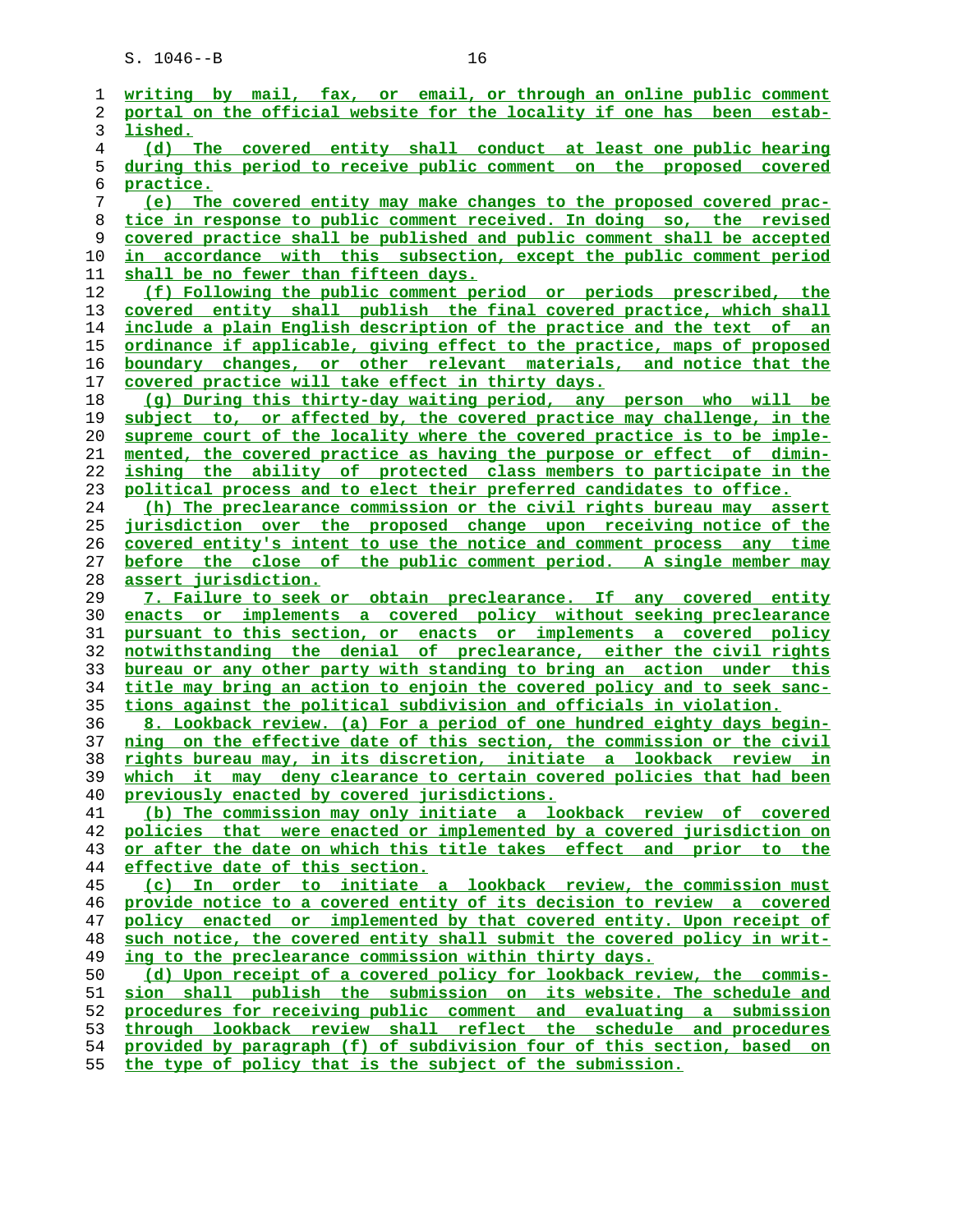**9. Rules and regulations. The civil rights bureau may promulgate such rules and regulations pursuant to the state administrative procedure act as are necessary to effectuate the purposes of this section. § 17-214. Right of action against voter intimidation, deception or obstruction. 1. (a) No person, whether acting under color of law or otherwise, may engage in acts of intimidation, deception, or obstruction that affects the right of voters to access the elective franchise. (b) A violation of this subdivision shall be: (i) established if a person uses or threatens to use any force, violence, restraint, abduction or duress, or inflicts or threatens to inflict any injury, damage, harm or loss, or in any other manner prac- tices intimidation that causes or will reasonably have the effect of causing any person to vote or refrain from voting in general or for or against any particular person or for or against any proposition submit- ted to voters at such election; to place or refrain from placing their name upon a registry of voters; or to request or refrain from requesting an absentee ballot; or (ii) established if a person knowingly uses any deceptive or fraudu- lent device, contrivance or communication, that impedes, prevents or otherwise interferes with the free exercise of the elective franchise by any person, or that causes or will reasonably have the effect of causing any person to vote or refrain from voting in general or for or against any particular person or for or against any proposition submitted to voters at such election; to place or refrain from placing their name upon a registry of voters; or to request or refrain from requesting an absentee ballot; or (iii) established if a person obstructs, impedes, or otherwise inter- feres with access to any polling place or elections office, or obstructs, impedes, or otherwise interferes with any voter in any manner that causes or will reasonably have the effect of causing any delay in voting or the voting process, including the canvassing and tabulation of ballots. 2. Standing. Any aggrieved persons, organization whose membership includes or is likely to include aggrieved persons, organization whose mission would be frustrated by a violation of this section, organization that would expend resources in order to fulfill its mission as a result of a violation of this section, or the attorney general may file an action pursuant to this section in the supreme court of the county in which the alleged violation of this section occurred. 3. Remedies. Upon a finding of a violation of any provision of this section, the court shall implement appropriate remedies that are tailored to remedy the violation, including but not limited to providing for additional time to cast a ballot that may be counted in the election at issue. This title gives the court authority to implement remedies notwithstanding any other provision of state or local law, including any other state or local law. Any party who shall violate any of the provisions of the foregoing section or who shall aid the violation of any of said provisions shall be liable to any prevailing plaintiff party for damages, including nominal damages for any violation, and compensa- tory or punitive damages for any intentional violation. § 17-216. Authority to issue subpoenas. In any action or investigation to enforce any provision of this title, the attorney general shall have the authority to take proof and determine relevant facts and to issue subpoenas in accordance with the civil practice law and rules. § 17-218. Expedited judicial proceedings and preliminary relief.**

**Because of the frequency of elections, the severe consequences and irre-**